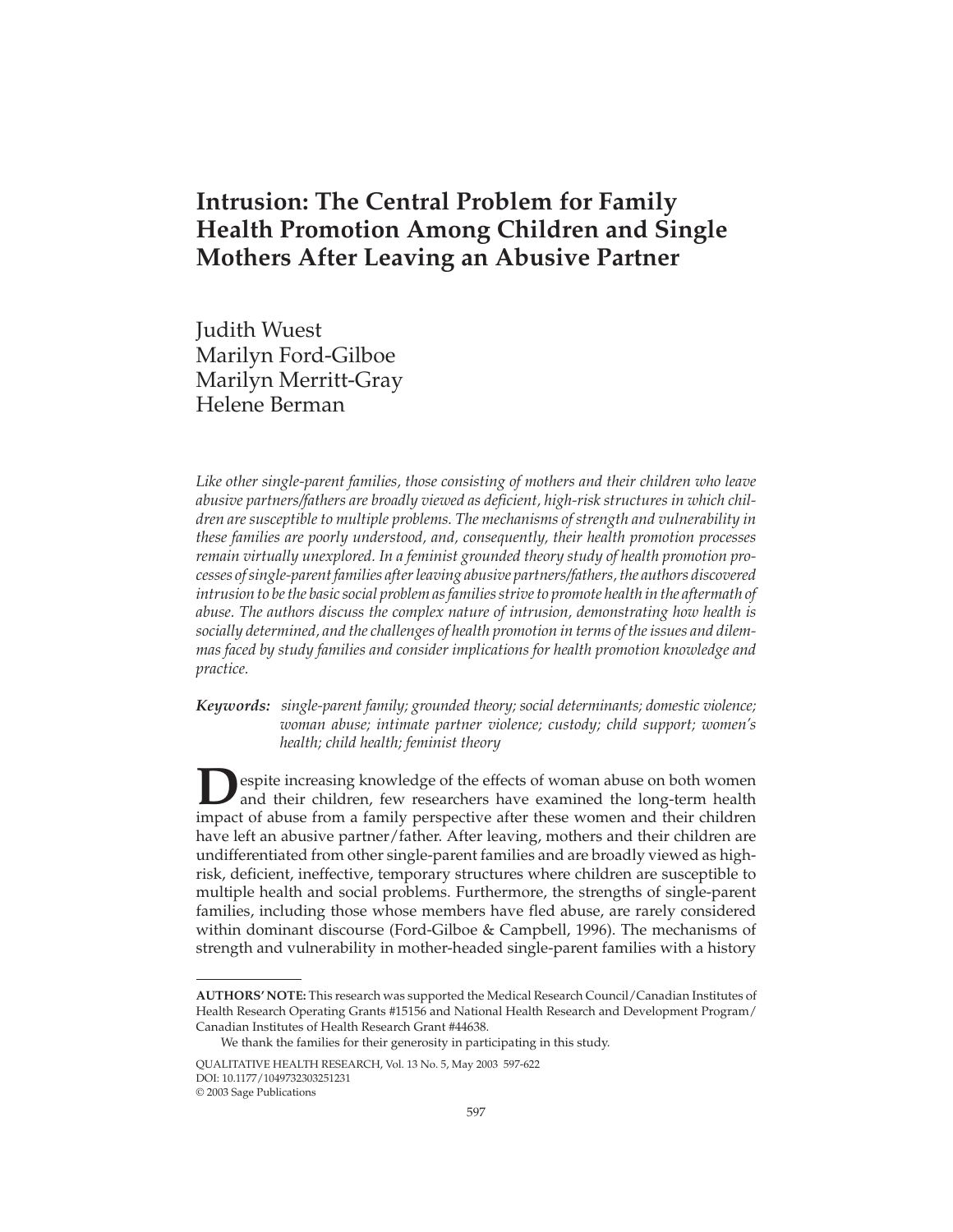of woman abuse are poorly understood and, consequently, their health promotion processes remain virtually unexplored. To address this gap, we embarked on a program of feminist grounded theory research focusing on (a) health promotion processes of single-parent families after leaving abusive partners/fathers, and (b) the effects of public policy on these processes.

Our purpose in this article is to discuss the basic social problem of *intrusion*, which we identified as the core obstacle to health promotion among families in the aftermath of abuse. Mosher (1998) noted that the choices and decisions of women who experience intimate partner violence are often misinterpreted because the full context of their lives is not understood. Explication of the complex and variable nature of *intrusion* illuminates this context and reveals the high degree to which health is socially determined within the study families. This information can assist health care providers, planners, and policy makers to understand better the meanings and complex challenges of health promotion within this population and to shift their focus from changing individual health behavior to supporting families in their efforts to achieve greater control of their lives. In addition, scarce resources might be better targeted to focused services that constructively address the central issues and dilemmas identified by families who have left abusive partners/fathers. In the following discussion, we present our findings related to the basic social problem of*intrusion* and the implications for health promotion knowledge and practice.

## **METHOD**

Our research program consists of two concurrent studies taking place in the provinces of New Brunswick and Ontario, Canada. The first is a feminist grounded theory study of the effects of woman abuse on family health promotion processes among single mothers and their children, and the second, a participatory grounded theory study with frontline workers and policy makers focused on the effects of public policy on these health promotion processes. Although the findings related to *intrusion* reported in this paper stem from the first study, unquestionably, our construction of *intrusion* has also been influenced by our discussions with policy makers and service providers while collecting data for the second study. Both studies received approval from research ethics boards at the University of New Brunswick and the University of Western Ontario.

Grounded theory (Glaser, 1978; Glaser & Strauss, 1967) is a useful research method for exploring subjective experience within the contextual influence of social structure. The goal in grounded theory research is to generate a theory that explains how the central problem in the study domain is resolved or processed (Glaser, 1978). Data collection and analysis occur concurrently. Data are coded substantively, compared, and grouped into categories. Theoretical coding raises the analysis from a descriptive to a conceptual level as categories are reduced, concepts named, their properties identified, and relationships among them identified (Glaser, 1978). Tentative hypotheses about relationships and properties are confirmed and refined through a process of theoretical sampling, whereby sources of further data are selected for what they can contribute to the emerging theory. Literature is theoretically sampled and integrated into the substantive theory. Throughout the process, memos are used to capture analytical processes and leaps made by the researcher. These memos provide a base for the writing of the final theory.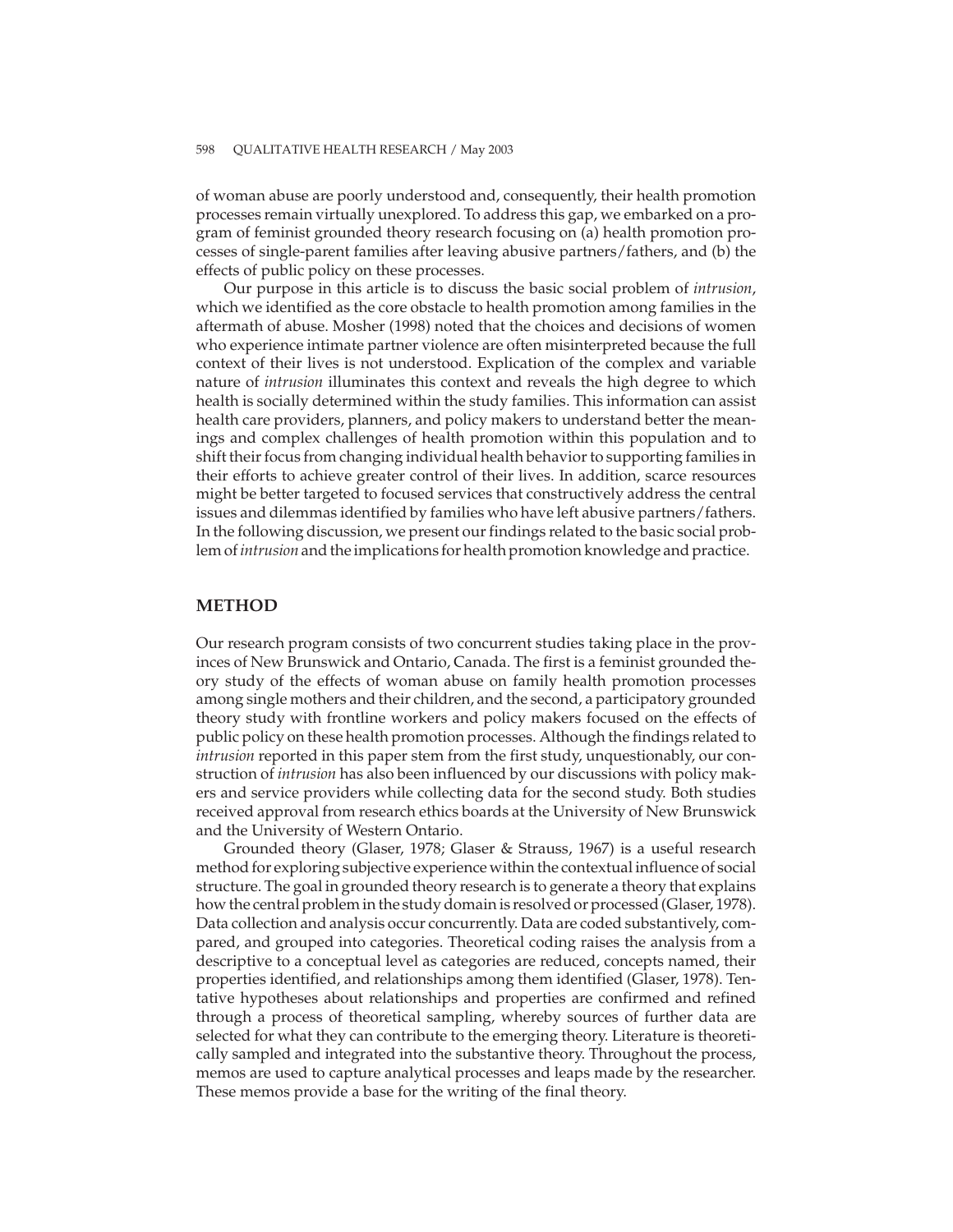Our research has been conducted in the Glaserian grounded theory tradition (Glaser, 1992) using a feminist perspective (Wuest, 1995; Wuest & Merritt-Gray, 2001). When applied to grounded theory, a feminist perspective increases emphasis on capturing diversity and strength in women's experiences and refocuses the research process so that it is more participatory than in traditional grounded theory. In the present study, we purposely took the emerging framework back to the participants for confirmation, refinement, and expansion. The process of capturing diversity was facilitated by collecting data in two very different locations. New Brunswick's cultural diversity stems from its unique position as the only officially bilingual (French and English) Canadian province. The absence of established ethnocultural groups makes New Brunswick unattractive for immigrants to Canada. The population is dispersed over a large and often remote rural area and in five small cities of fewer than 80,000 persons each. In contrast, southwestern Ontario is more densely populated. The city where most of the Ontario data were collected is larger (~300,000) and more multicultural, and is a regional hub for health and other services for small towns and farm communities that surround the city in all directions but are in relatively close proximity. We theoretically sampled, that is, selected sources of data for what they can add to the emerging theory (Glaser, 1978), to attend to significant issues emerging through the data analysis, such as geographical location, ages of children, length of time out of relationship, nature of contact with ex-partner, income levels, employment status, and presence of health problems.

We recruited single-parent families with a history of woman abuse using advertisements in local newspapers; posters in libraries, grocery stores, and other community sites; and agency and personal contacts. Tape-recorded interviews conducted with each woman, either alone or with one or more of her children, took place at a location of her choice. We interviewed some children over the age of 12 on their own, based on the family's wishes. Each woman and nonminor child gave informed consent prior to participation, and minor children gave their assent. As data analysis proceeded, we conducted second tape-recorded interviews with each family to collect additional data and to discuss the emerging theory. On repeat interviews, consent was reconfirmed. We gave families a small cash honorarium for each interview in which their members participated. Throughout the research process, we addressed the safety risks to these families inherent in their participation by using safety protocols discussed elsewhere (Parker & Ulrich, 1990; Wuest & Merritt-Gray, 2001). Our findings stem from interviews with 36 single mothers and 11 of their children who left an abusive partner/father. At the time of first interview, mothers and children had been living away from the abuser for between 9 months and 20 years, the majority of these for less than 8 years. None had returned to their former partners at the second interview, which occurred between 4 months and 2½ years later.

In grounded theory research, the research problem is not identified in advance (Glaser, 1992). Rather, the investigators identify a research domain, in this case family health promotion, and begin to collect data while keeping an open mind to the emergence of the core social-psychological problem in the field under study. From the initial interviews, *intrusion* emerged first as a substantive code and then as a category. As data collection and analysis continued, it became evident that *intrusion* was the core problem that drove the discovered health promotion processes. In grounded theory research, the term *problem* does not refer to a preconceived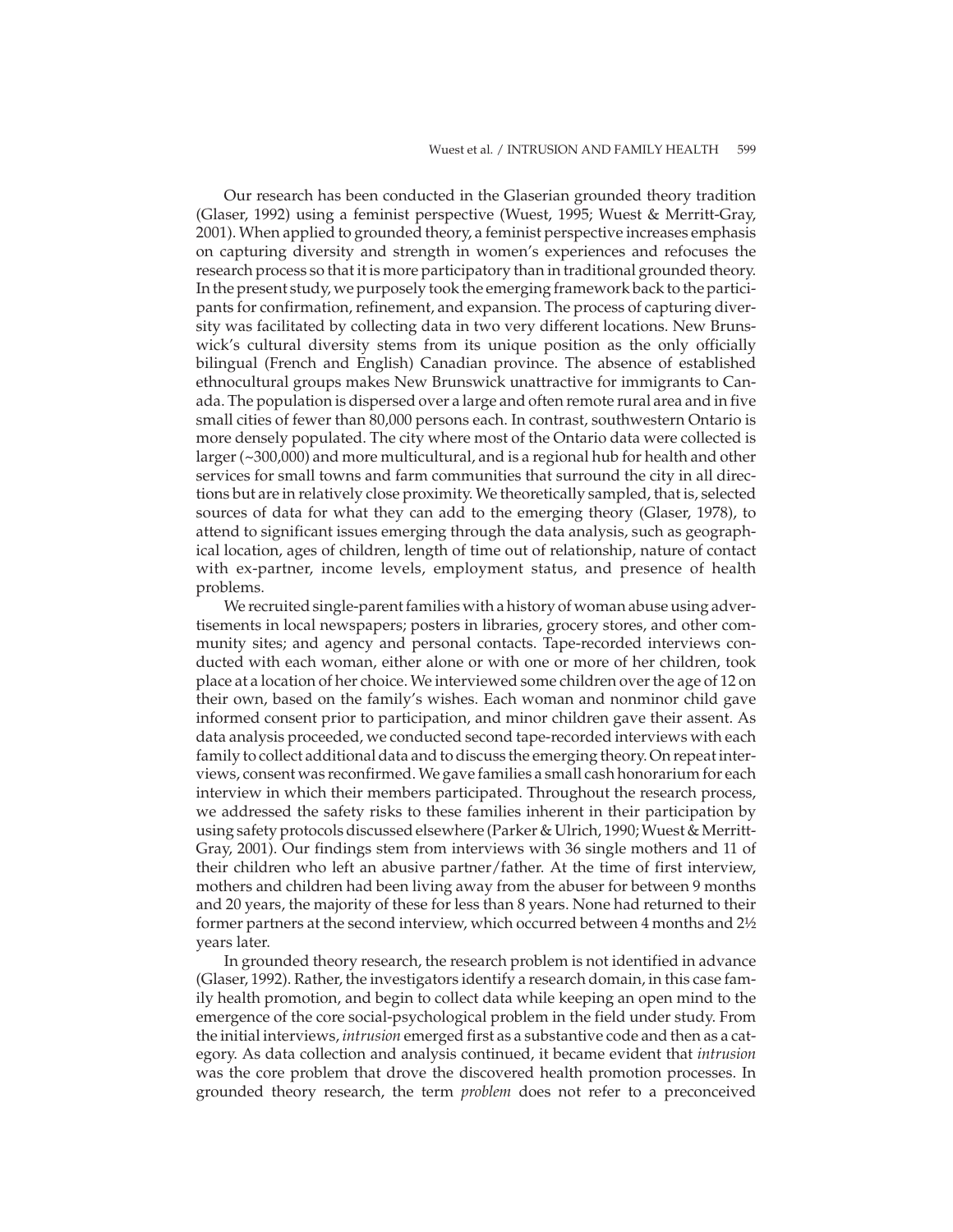research problem or to individual pathology but rather to the core issue that emerges from collecting data relevant to the study domain. The basic social problem of *intrusion* identified in this study is complex, stemming from four sources that each have distinct characteristics. Consistent with grounded theory method, we have theoretically sampled the literature and integrated it into the emerging construction of *intrusion* during analysis and writing to augment richness and depth and to situate our discoveries within existing knowledge.

# **FINDINGS**

Our study of health promotion was theoretically informed by a holistic understanding of health that includes physical, mental, spiritual, and social well-being. The meaning of health and health promotion to families emerged through data analysis and included dimensions of personal control, comfort, and security; relationships among family members; connections with others; growth and development of family members; family safety; and provision of basic necessities for life. These meanings are consistent with the orientation of the Ottawa Charter for Health Promotion:

Health promotion is the process of enabling people to increase control over, and to improve, their health. To reach a state of complete physical, mental and social wellbeing, an individual or group must be able to identify and to realize aspirations, to satisfy needs and to change and cope with the environment. (World Health Organization [WHO], 1986)

However, what makes promoting health in single parent families who have left abusive partners uniquely problematic is that it is carried out over time in a context of*intrusion*.*Intrusion* is defined from our data as external control or interference that demands attention, diverts energy away from family priorities, and limits choices. *Intrusion* stems from (a) harassment and abuse from the ex-partner, commonly, although not exclusively, associated with issues of custody, access, and child support; (b) health outcomes associated with past and ongoing abuse; (c) the costs of seeking and obtaining help; and (d) undesirable changes to patterns of living consequent to leaving the abusive partner/father. Our data suggest that *intrusion* is unpredictable, pervasive, enduring, and often unexpected. In addition, one type of *intrusion* might be exacerbated by another. The range, intensity, and many-layered nature of *intrusion* as an obstacle to health promotion for single parent families is revealed in the following discussion.

# **Harassment and Abuse From the Ex-Partner**

In studies of women who have left abusive partners, continuing and/or escalating harassment and abuse by the ex-partner is a common finding (Ellis, 1992; Fleury, Sullivan, & Bybee, 2000; Kurz, 1996; McMurray, 1997; Sev'er, 1997; Wuest & Merritt-Gray, 1999). Moreover, a central vehicle for continuing abuse is through custody and access encounters (Eriksson & Hester, 2001; Shalansky, Ericksen, & Henderson, 1999). What the findings of our study reveal that has not been well documented elsewhere are the ways in which the ex-partner's control of the woman through his rights to access and his responsibility to support his children profoundly influence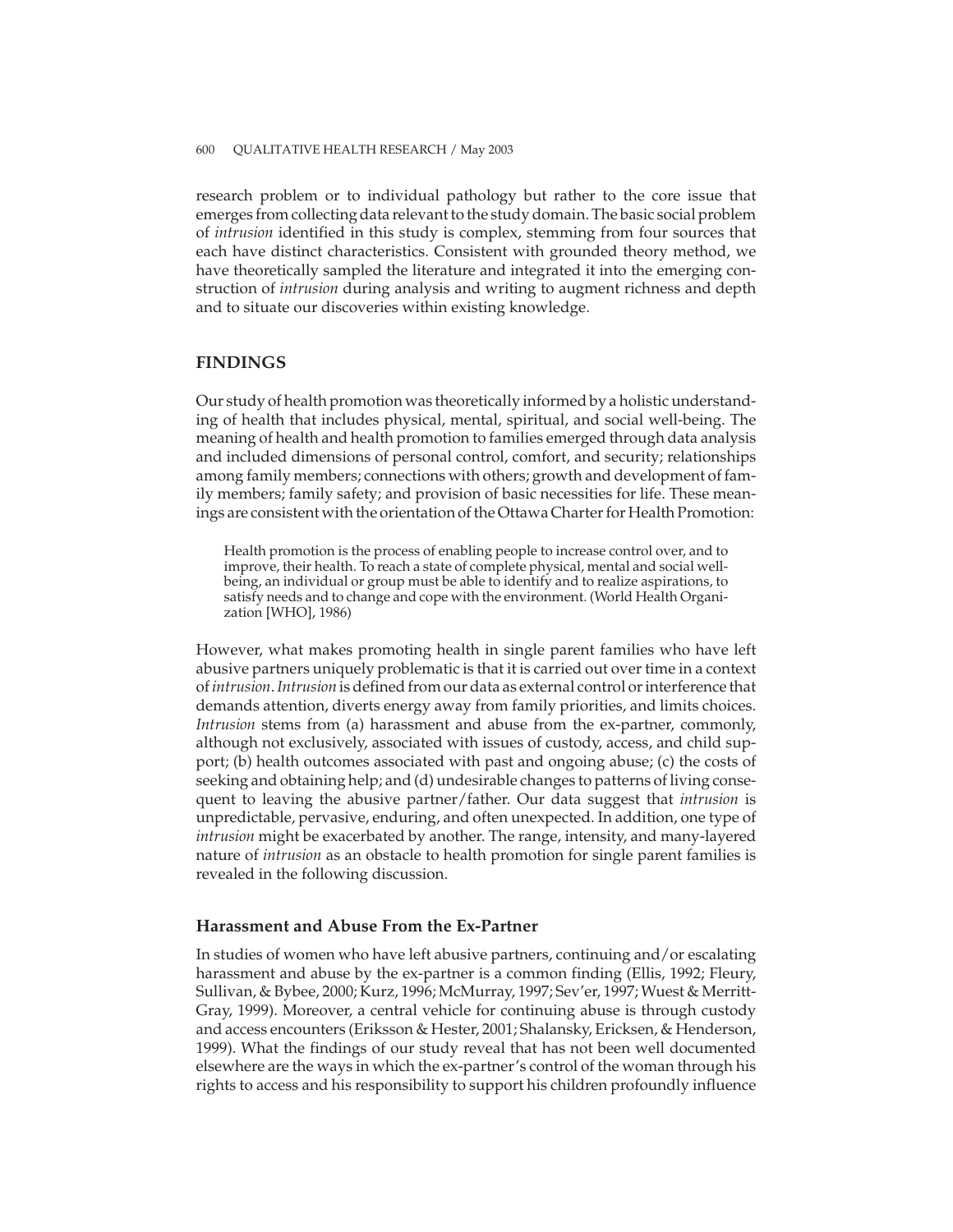family health promotion long after the couple has separated. Dealing with ongoing abuse entraps the woman and limits options and choices. Persistent abuse is a family experience that mothers in our study were continually trying to mitigate, particularly for the children. Freedom from violence, safety at home (Wainer & Chesters, 2000), and peace (WHO, 1997) have been identified as key social determinants of health that, according to our data, are compromised in study families.

The frequency, intensity, and mechanisms for this ongoing abuse of the family are linked to existing custody, access, and child support arrangements, and to the resources, perceived intentions, and geographical proximity of the ex-partner. As father of the children, an ex-partner has a right to equal access to children unless a custody agreement has been filed in the family court system. Therefore, mothers without custody agreements are vulnerable; if they deny access, their refusal might be used against them later in court. Knowledge of this legal possibility gives expartners power to make demands that women might otherwise refuse. Nordborg (1997, as cited in Eriksson & Hester, 2001) observed that "fatherhood has replaced marriage as the social institution maintaining men's control of women" (p. 792). Even with a custody agreement, visitation guidelines such as "reasonable access upon reasonable notice" are open to disparate interpretations that can intensify conflict between parents. These findings are supported by the work of Taylor, Barnsley, and Goldsmith (1996) in their assessment of custody disputes in British Columbia, Canada. Shalansky et al. (1999) noted the anger of women toward a system that forced them to "continue to be victims, and exposed their children to ongoing abuse and discord" (p. 421). Ongoing contact with the abuser makes it difficult for women to protect their children and themselves from direct abuse and affects their ability to parent (Eriksson & Hester, 2001).

In this study, women reported that their ex-partners' efforts to control them through the children persisted over many years, often waning and then intensifying. Abuse and harassment mounted in periods when custody, visitation, or child support were being negotiated, and when extra expenses, especially those related to child health, activities, or education, were being discussed. A further complicating factor was mothers' beliefs that children needed to have their fathers involved in their lives. Some mothers also believed that their ex-partners loved the children, a finding supported by Stephens (1999). However, their commitment to facilitating such contact increased their vulnerability to abuse by their ex-partners.

The ability of single-parent families to attend to their relationships, provide safety for themselves and their children, establish connections with the community, and even obtain necessities was clearly compromised by ongoing harassment and abuse. Although such harassment was profoundly intrusive in family life, from the mothers' perspectives, it seemed almost incidental in the lives of their ex-partners.

He's down there sitting pretty. He's got the house, he's got a girlfriend. (Lauren $^1$ )

I am the one raising these children and he is off getting married and starting all over. (Brenda)

As in the past, abuse and harassment occurred through such mechanisms as physical attacks, watching, stalking, and threatening. What was different after leaving was the way in which ex-partners used children, the restructured families, and the system as a vehicle for continuing abuse and harassment.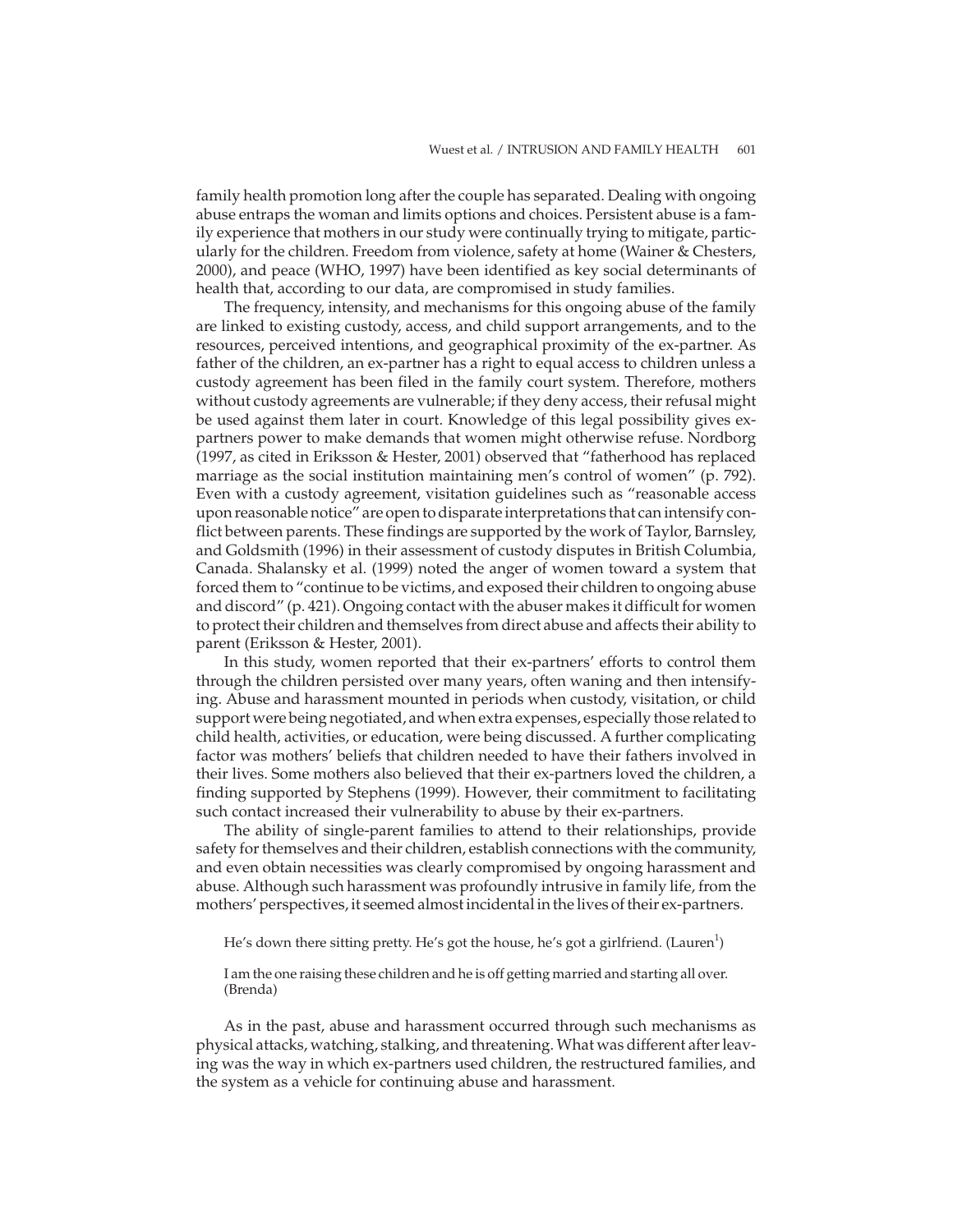#### *Children as Vehicles for Abuse*

Mothers in our study described two primary ways that ex-partners used children as the vehicle to exert control: (a) using contact with children as an opportunity to abuse or harass, and (b) using threats related to custody negotiation.

*Contact with children*. In our study, mothers reported that their ex-partners used their contacts with children as opportunities to continue arguing, obstructing, verbally abusing, threatening, and, in some cases, physically attacking mothers, with the consequence that children continued to witness varying degrees of abusive behavior. One ex-partner buckled his young daughter into her car seat and told Faith, "If you want to see her again, you get in the car too." This same father used his 3-year-old to deliver threats: "Does mommy have a boyfriend? Tell mommy I'll kill her if she has a boyfriend." Pick-up and delivery of children afforded fathers opportunities to exert control by setting limits on what children could or could not do when fathers were not around. Other fathers arrived at mealtime and expected to be fed or even put up for the night if they came a long distance. Others "got in their digs" or referred to mothers as "bitch" or "slut" (Karen). Consequently, mothers were forced to continue spending valued time and energy protecting themselves and their children instead of focusing on other priorities.

Safety of children on visits was a concern for those mothers who believed that the father's motivation in visiting was not interest in the child but retaliation toward the mother. Such fears appear to have been well founded, as research supports the fact that abusers who lose partners as targets of abuse will scapegoat other vulnerable targets, such as their children (Geffner & Pagelow, 1990; Saunders 1994; Zorza, 1995). Efforts to control this ongoing abuse or interference required expensive court action, which did not always improve the situation. The outcome for Denise was "supervised access," which required a social service agency to supervise her expartner's visits with children but placed the onus and expense on her to transport her young children to and from this agency by bus, a requirement that was disruptive to family routines and drained family resources.

Visits and telephone calls with children allowed fathers to gather information about the family that they could subsequently use against mothers. During a telephone call to his 12-year-old son, one father learned that the son was baby-sitting his younger sister and "flipped out," asserting later that this was evidence of poor parenting by the children's mother despite the fact that the son was "very comfortable with baby-sitting" (Barbara). Extended family members were also enlisted to help gather information that could put families' safety at risk.

On their first visit, their aunt was asking, "Whereabouts do you live? What's your address? Who all lives with your mom? Who does your mom see?" My boys came right out and told her, "We don't have to tell you nothing. My mom says we don't have to tell you a thing about her." (Inez)

Dealing with such ongoing, often unpredictable abuse was disturbing to children and interfered with their relationships with their mothers, a finding that is supported by Smart and Neale (1999), who noted that sustaining contact, "even indirectly through children, was unbearable and completely distorted their [women's] efforts to make a new life for themselves" (p. 148). Moreover, in a review of the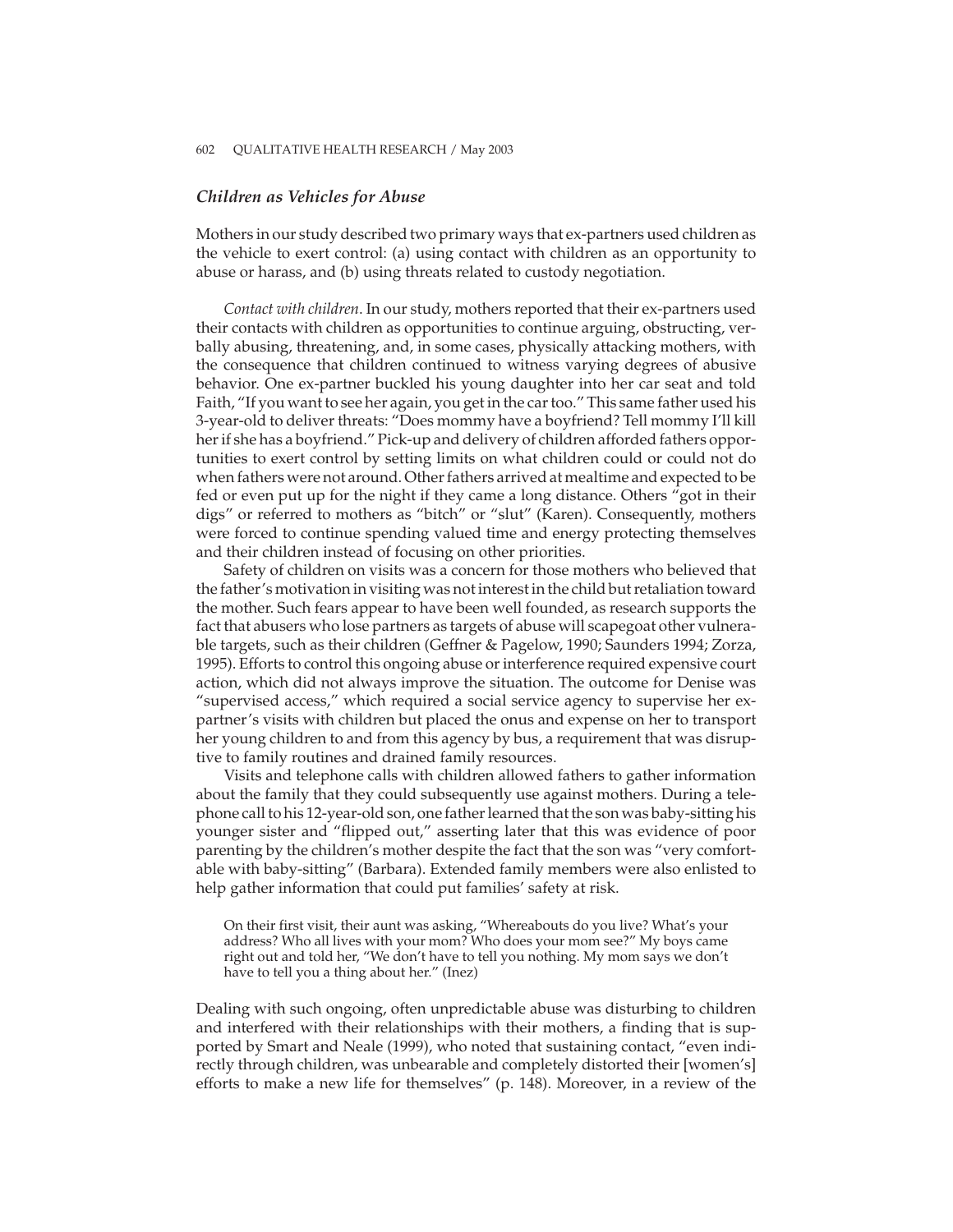literature on the effects of divorce on children, Amato (2000) found that hostility and lack of cooperation between parents was a consistent predictor of poor outcomes among children.

*Threats related to custody negotiation*. An ongoing source of harassment for singleparent families was uncertainty surrounding custody of children. This issue is more worrisome and disruptive for single mothers who have left abusive partners than for other single mothers because custody is seen as critical to protecting their children from potential abuse from men who mothers know are not to be trusted or relied on.

Mothers were vulnerable to threats related to custody negotiation when they believed that (a) children were at risk for either kidnapping or harm, (b) the father was controlling the family through visitation, and/or (c) the children were losing out by not having access to their father's resources through child support and division of marital property. Women, who often lacked financial resources, worried that ex-partners who contested custody might be deemed more suitable parents by the legal system due to more stable and/or adequate finances. Confusion over recent federal recommendations (Government of Canada, 1998) that appear to lean toward joint custody or shared parenting left mothers fearing that the consequence of a legal ruling might be children's spending more time with their fathers than under their current arrangements.

Mothers in our study said that their ex-partners' used their intimate knowledge of mothers' fears about custody to intensify controlling actions. Barbara, who had a long history of depression, was told by her ex-partner, "I'm going to make you crazy. I'm going to put you in a hospital, and I'm going to take the kids." Other fathers threatened to seek either custody or increased access to children unless mothers handed over material possessions, such as cars or money. The extent to which these men succeeded depended in part on women's knowledge of the system and their access to resources. Most women lacked the resources to obtain private legal help and, depending on their eligibility for legal aid, were fearful of the consequences of entering the legal system.

#### *Restructured Family as a Vehicle for Abuse*

Mothers in our study spoke of their ex-partners' continuing their abuse by purposefully threatening, undermining, and destabilizing the new family unit through stalking, violating family expectations, challenging children's understanding of why the family had separated, disrupting family routines through unpredictable visitation, and withholding child support.

*Stalking*. Most families experienced threats; loss or damage to assets, material possessions, or reputation; following or watching by the ex-partner or others enlisted by him; and/or physical harm over extended periods of time. Women understood that such stalking was a genuine threat because historically their expartners had responded to neither reason nor legal consequences. One ex-partner said, "Mess with the bull, and you'll get the horn." Within 2 days, the family's telephone and cable services had been mysteriously disconnected (Denise). Although this harassment was most intense soon after leaving, families were frequently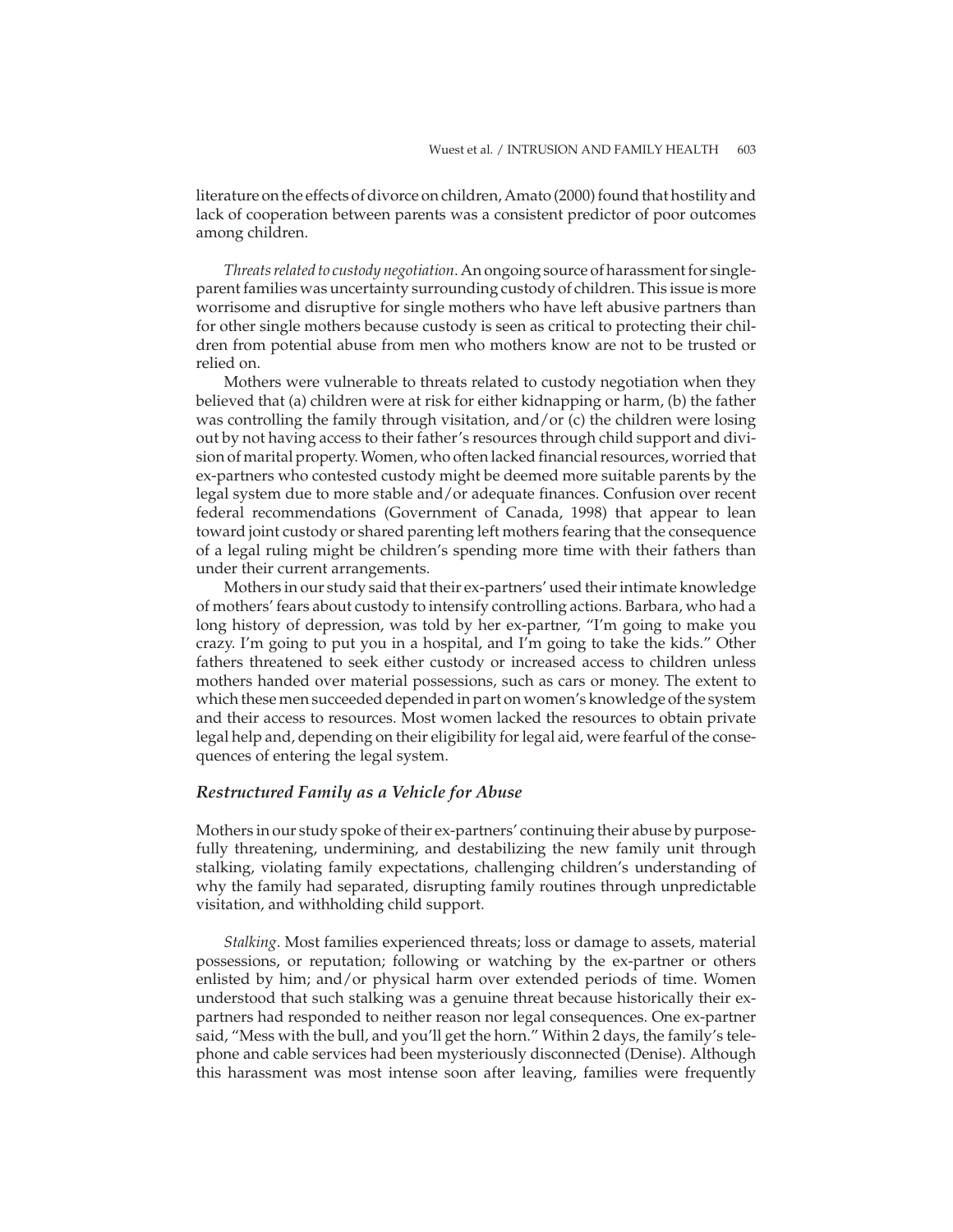stalked over time. Fearing for her life, Esther relocated her family three times, and was found each time and physically assaulted by her ex-partner.

He had watched me for 3 days and he waited until he saw the youngest daughter come in the door and not lock it behind her, and that's when he walked in the door and he just went berserk. He started to slap me in the face.

When families were in physical danger, they learned to live under siege. "I always drive them to school, and [coming home] we pick them up at the bus stop" (Hope). Faith taught her preschooler how to dial 911, slept with her windows barred, and, when her ex-partner followed them to day care, she finally turned to him on the crowded main street and yelled, "Leave us alone, stop following us." Stalking is persistent and erratic. "I haven't spoken to him in a year and yesterday he pulled up beside me and asked me if I wanted a drive—right out of the blue. You have to be on guard all the time" (Nadia). The need for continuing vigilance interfered with the family's ability to move on with their lives.

*Purposely violating family expectations*. One strategy by which ex-partners controlled their partners was to violate deliberately the new restructured family's behavioral and relational norms. Within their previous two-parent family units, routines, standards, and relationships among family members were typically driven by the need to prevent, counter, or respond to abusive behavior. After leaving, mothers and children worked hard to establish new family patterns, which were easily disrupted by ex-partners. Maggie said, "He plays on what he knows bothers me." Exposing young children to smoking, drinking, or illegal drugs; ignoring previously agreed-on spiritual standards; and letting children do or see things that their mothers considered inappropriate were common complaints.

He was smoking around her, smoking in the vehicle, smoking in the house. He was showering her before she came home, laundering her clothes and shampooing her hair. He might think he's tricking me but he's completely disrespecting her. (Faith)

This ongoing disruption to family life was bewildering to children, who questioned why the rules varied between parents and sometimes tried to use differences to manipulate parents. Matt found his mother, Maggie, to be very restrictive, because his father considered school and church unimportant, encouraged him to view sexually explicit magazines and ride four-wheelers, and set him up with a "girlfriend." Such intrusion was persistent, and efforts by mothers to stop it only served to increase the activity. Leaving the abusive partner lessened daily abuse but did not address the ex-partners' ongoing oppression of mothers by not cooperating in parenting children consistently, a finding supported by Smart and Neale (1999).

*Challenging the storyline*. Consistent with the ideal that children need fathers, most mothers interpreted the separation as a parental problem that would not affect the relationships between children and their fathers. Fathers used their time with children to revise the story of why parents were living apart, frequently denigrating mothers. "The things he was pumping into their heads, it was disgusting. Your mother doesn't love you" (Jess). Fathers often tried to drive a wedge between mothers and children by saying that the family would be together if not for her behavior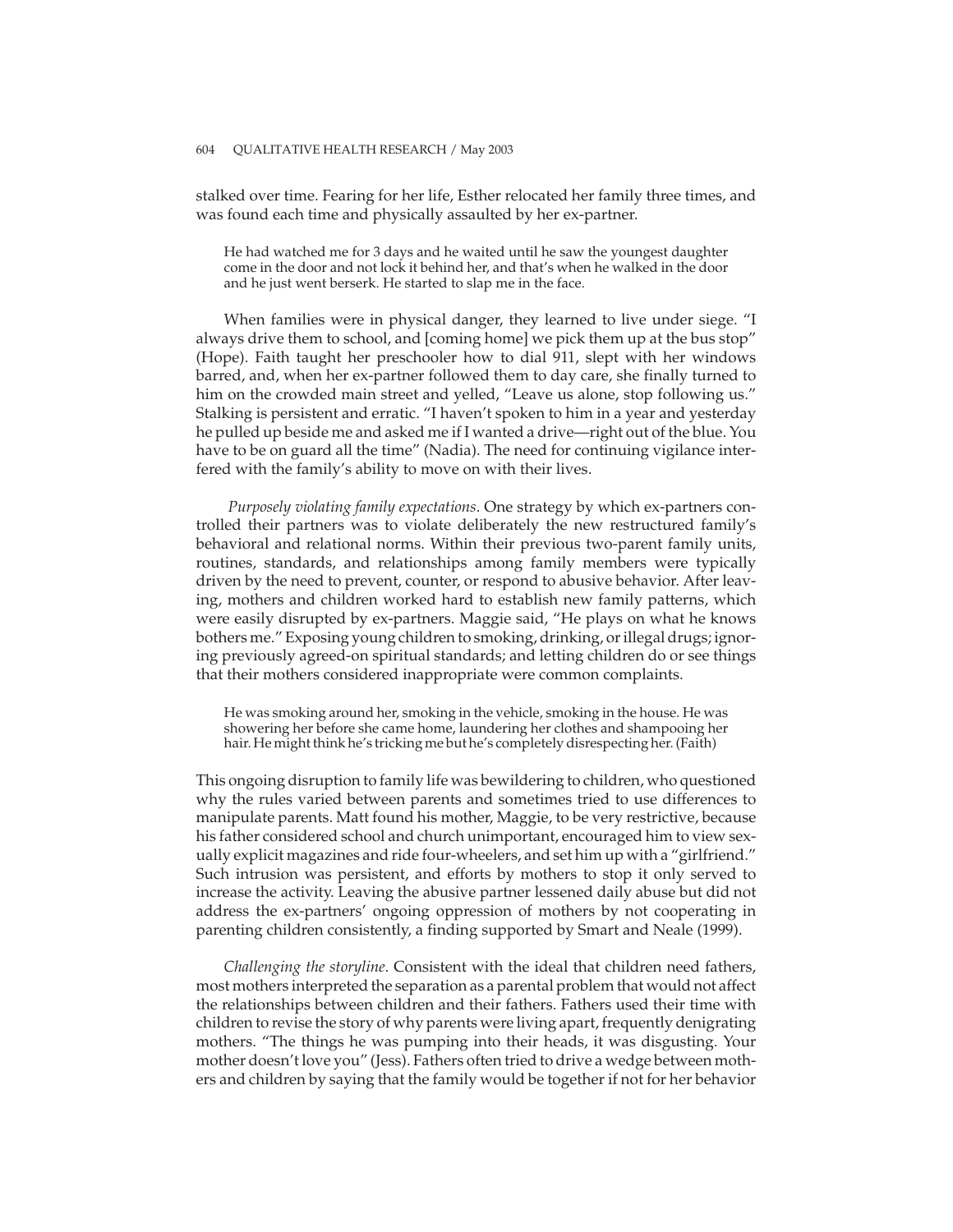(Ganley & Schecter, 1996). By challenging what they had been told by their mothers, fathers attempted to jeopardize the constructive relationships that mothers and children were forming.

In our study, mothers indicated that fathers intentionally acted in ways that cast themselves as "good guys" to their children. Trips to Disneyland or expensive gifts from fathers stood in stark contrast to living in shelters or subsidized housing, wearing second-hand clothing, or using the food bank. One mother told of her expartner's practice of leaving regular messages on the family's voice mail in which he bragged about expensive dinners in restaurants whereas, in the mother's words, "we're going to the food bank" (Barbara). Children were beguiled by the seemingly better life that their fathers appeared to offer. Frequently, these same ex-partners were erratically employed, not paying child support, and in debt or even bankrupt.

"Rewriting history" did not occur solely during custody negotiations. This practice recurred erratically over many years, as ex-partners tried to exert control over mothers while avoiding taking on the daily responsibility for children. One mother summarized her ex-partner's view of the children: "This is part mine, so I want what is my share" (Faith). After months of stalking, her ex-partner failed to attend the custody hearing for his daughter but reappeared 3 years later and began weaving "his own truth" (i.e., "She's our child. I never hit you.") in support of his request for access every second weekend. After succeeding, he lost interest in the child, failing to return her phone calls. Although some children accepted their father's version of history and, in one case, moved in with him, over time others identified the inconsistencies between mothers' and fathers' versions of reality. Erin, an older teenage daughter, had been told discrepant stories for many years. After an extended visit, during which her father had been controlling and somewhat emotionally abusive, she said to her mother, "Now I understand how he treated you" (Ellen). Our findings are supported by Berman (1999), who found that children continued to be plagued by conflicting allegiances to one or both parents long after their mother had left her abusive partner.

*Disrupting family routines*. Unpredictable visiting patterns, unsuitable interactions with children, and the consequences of both were disruptive for family routines. "We were splitting up, but he was still controlling my life" (Faith). Consistency and predictability in family life helped study families to manage the major transitions of leaving. When fathers arrived unexpectedly, equilibrium was disturbed. "It is nap time and he calls on his cell phone that he is in the parking lot" (Cathy). Mothers who refused to comply with fathers' spontaneous demands were blamed by children who wanted to see their fathers, and they were at risk for legal sanctions, depending on the custody agreement. Equally difficult, fathers commonly failed to appear for visits, were late or returned children early, or had friends or relatives care for children. Guided by an ethic of putting the needs of children first, mothers felt obliged to run interference by making excuses for their ex-partners' behavior and facilitated relationships between children and their fathers, although they frequently felt torn about being put in this position: "I'm starting to feel that it is his job, not mine, and I don't know what to do" (April). A final complication occurred when children resisted going on visits with their fathers. Very young children sometimes viewed their father as strangers. "She screams and throws a fit when her father comes to pick her up . . . she would shake and not be able to hold herself up" (Karen). Older children who had experienced years of unpredictable or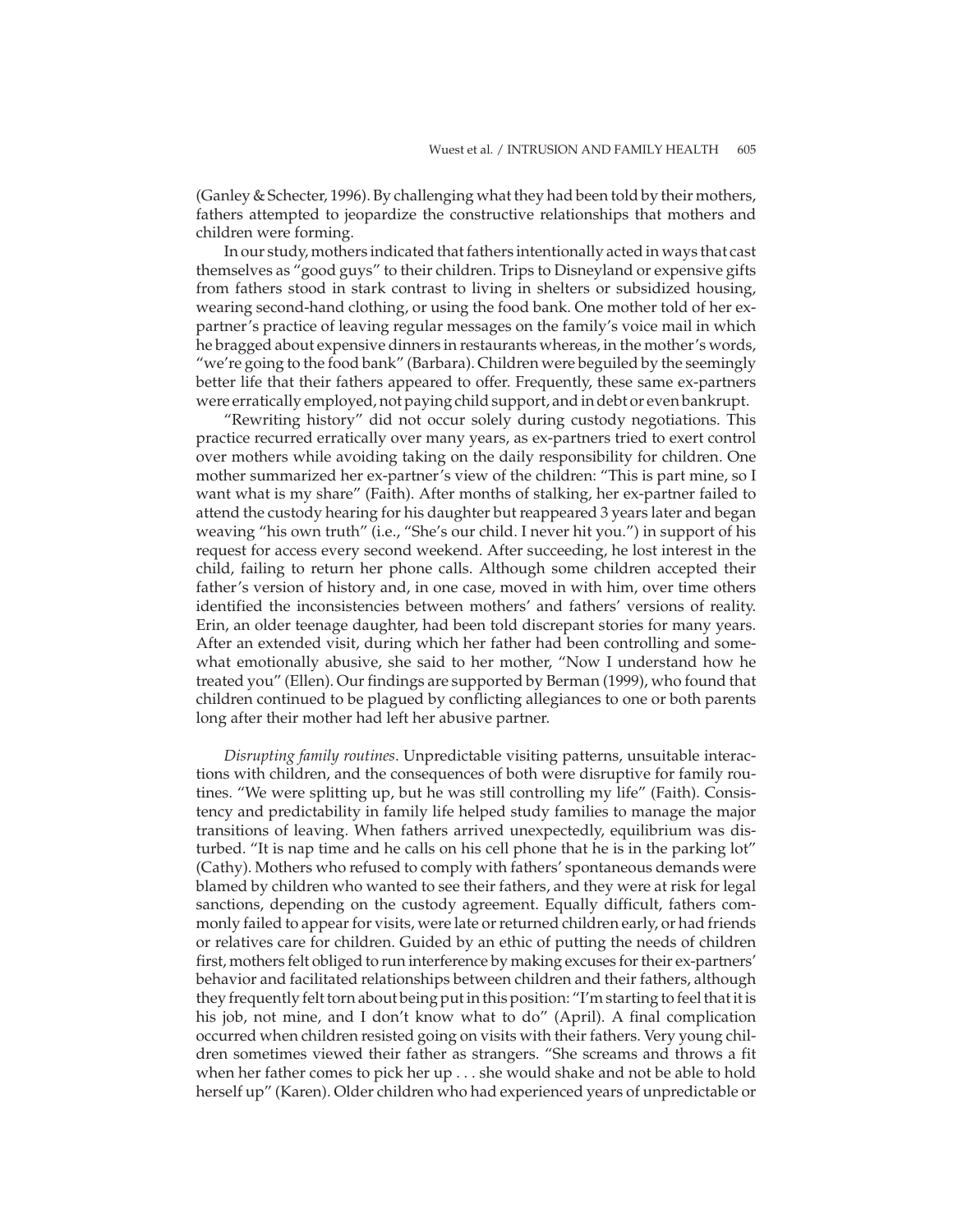unreliable visiting simply refused to go. Mothers bore the brunt of children's struggling to make their own decisions. As one mother put it, "She [daughter] takes it out on me" (Ellen).

Children were further disturbed if fathers refused to allow them to talk with their mothers when children visited them. "I'm completely blocked out of her life from the time he picks her up until he drops her off" (Karen). Mothers' anxiety also increased when communication with their children was blocked and when they feared that their ex-partners might kidnap the children.

I'm afraid he will steal the children. He has threatened many times. My son told me that he [ex-partner] has sent away for their birth certificates, health cards . . . and that makes me anxious because that almost looks like somebody that's trying to plan something. (Barbara)

Consequently, mothers were often on edge, worrying that children might not be returned from visits. One father, who had visitation with his son three days a week after school, was often not at home when the mother went to retrieve her son, thus interfering with supper and evening activities. "So it's that frustration of him always holding the cards, and I think playing these control games, just for the hell of it" (Donna).

*Withholding child support*. The extent to which child support was used as a means of harassment was associated with family income and sources of that income. In both provinces, families that relied on social assistance were not concerned about support payments because they are paid to the province, which, in turn, provides stable funding to the family even if the partner defaults. In contrast, mothers who relied on employment or pension income were particularly vulnerable to harassment by unpredictable, unreliable payments of child support, especially during periods of transition, such as returning to school or work. Initially, most mothers assumed that by virtue of paternity, their ex-partners would feel some responsibility to contribute to their children's financial well-being. This belief was repeatedly challenged by ex-partners who quit jobs, moved away, went on social assistance, worked "under the table" (Donna), and even "went to jail" (Denise) to avoid paying child support. Others paid support but removed children from health insurance coverage or refused to pass on monies from returned claims to mothers. Such behavior was viewed by women as continuing abuse by perpetuating financial hardship. Although mechanisms are in place in both provinces to enforce child support orders, on a practical level, women are required to initiate proceedings first to locate the father and then to seek legal redress. However, the ultimate penalty for contempt of a court order is jail, and "if he's in jail, he doesn't have to pay child support" (Lauren).

Even fathers who paid child support regularly seemed to many mothers to be "always looking for a way out" (Ellen). Mothers worried that what children told fathers about their lifestyle or economic situations might motivate fathers to return to court. This fear interfered with mothers' relationships with their children and left children uncertain and confused. From the mothers' perspectives, paying support made fathers feel like they had a legitimate right to dictate how the family lived and/or to have greater access to children. Fathers who chose to pay additional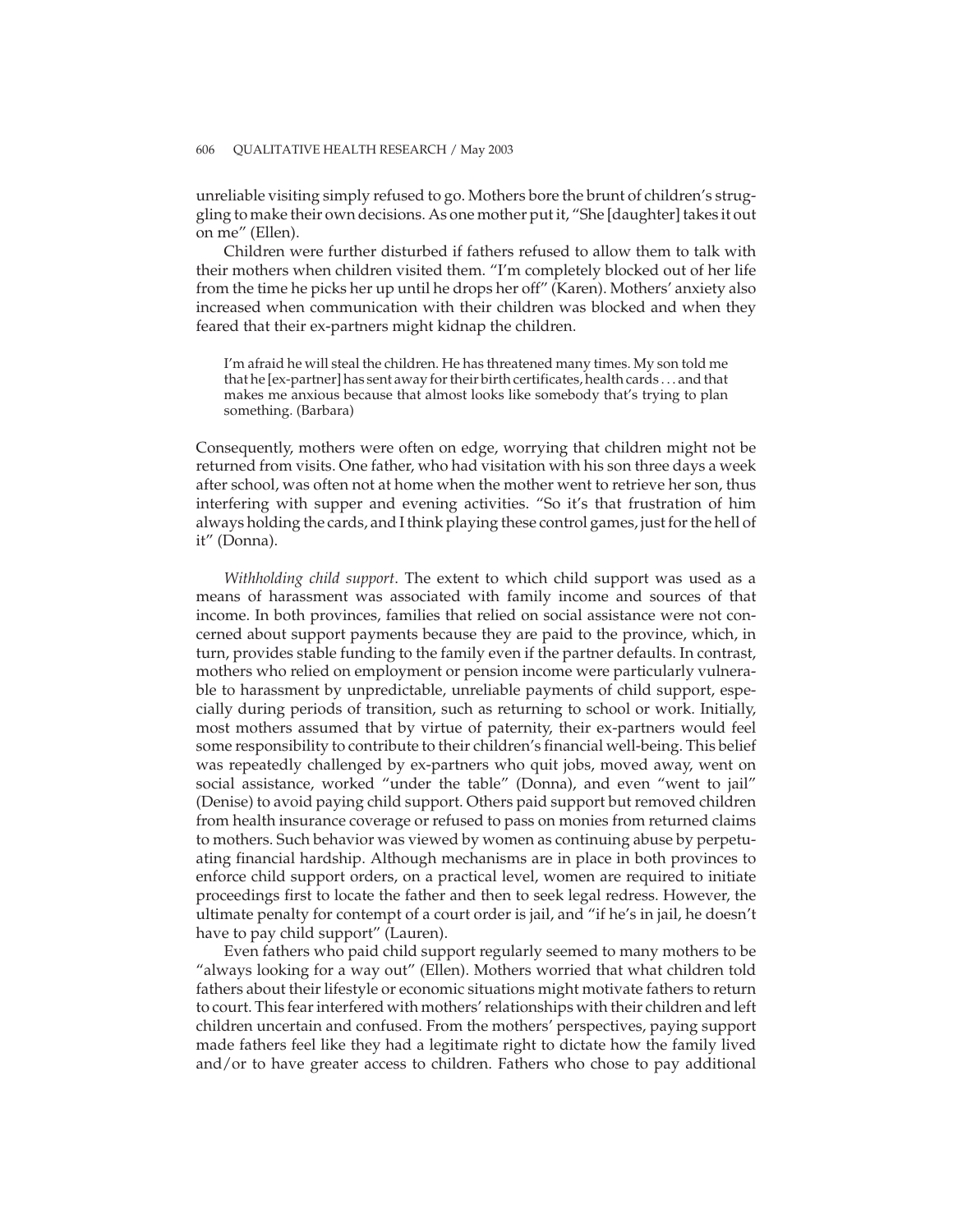expenses, such as hockey registration or summer school fees, made additional demands. Ellen's ex-partner said he would pay for his child's university education if the child lived with him. The child was "caught in the middle," torn between wanting to continue his education and knowing that other funding was scarce but being reluctant to live with his father.

Because child support is an issue as long as the children are dependent, it is a vehicle for harassment that persists for many years.

#### *System Rules as a Vehicle of Harassment*

According to the mothers we interviewed, ex-partners took advantage of system rules to harass them and their children. Families in our study frequently struggled to meet eligibility criteria for essential resources and thus were particularly vulnerable to monitoring by agencies within the system. Making unfounded complaints to child protection agencies was a strategy used by fathers in both provinces to harass mothers. Such false reporting subjected mothers and children to intense scrutiny and, in the case of children, physical examination that was disturbing to the family. Similarly, fathers unfairly reported mothers to social service agencies for activities such as cohabiting while on welfare, not having a septic system in a rural community, and criminal behavior, forcing women to waste valuable time and energy proving their innocence. The extent to which life for single-parent families was disrupted by such complaints depended on the mother's knowledge of the system and ability to get assistance. Women who were new to Canada and/or who spoke neither English nor French were particularly vulnerable. Genna believed that no agency would help her because she was an immigrant and not yet a Canadian citizen, a belief that had been promoted by her ex-partner, who was also her immigration sponsor, to keep her in line and under his control.

Mothers described many instances in which their ex-partners took particular advantage of the legal system. Esther's partner represented himself in court proceedings and then cross-examined her, asking irrelevant questions, such as her use of marijuana, directed at casting doubt on her character. Lauren found herself in court repeatedly, spending over \$20,000 Cdn on legal fees to deal with her ex-partner's delaying tactics and refusal to comply with marital property settlements. "The system should be in place to help women and children . . . it doesn't work that way at all . . . it's all for the man . . . he is protected by the court."

#### **Health Outcomes of Past and Continuing Abuse**

We discovered a striking pattern of multiple chronic health problems among mothers and children that persisted over time, even in families whose members had not lived with the abuser for as long as 16 years. Health consequences of abuse for mothers and children included a wide range of physical, mental, and behavioral issues that affected each individual's health status. More significant, and not well documented elsewhere (Levendosky, Lynch, & Graham-Bermann, 2000), is the finding that individual health problems had pervasive and enduring effects both for the family member who was directly affected and for other members of the family. As Brenda said,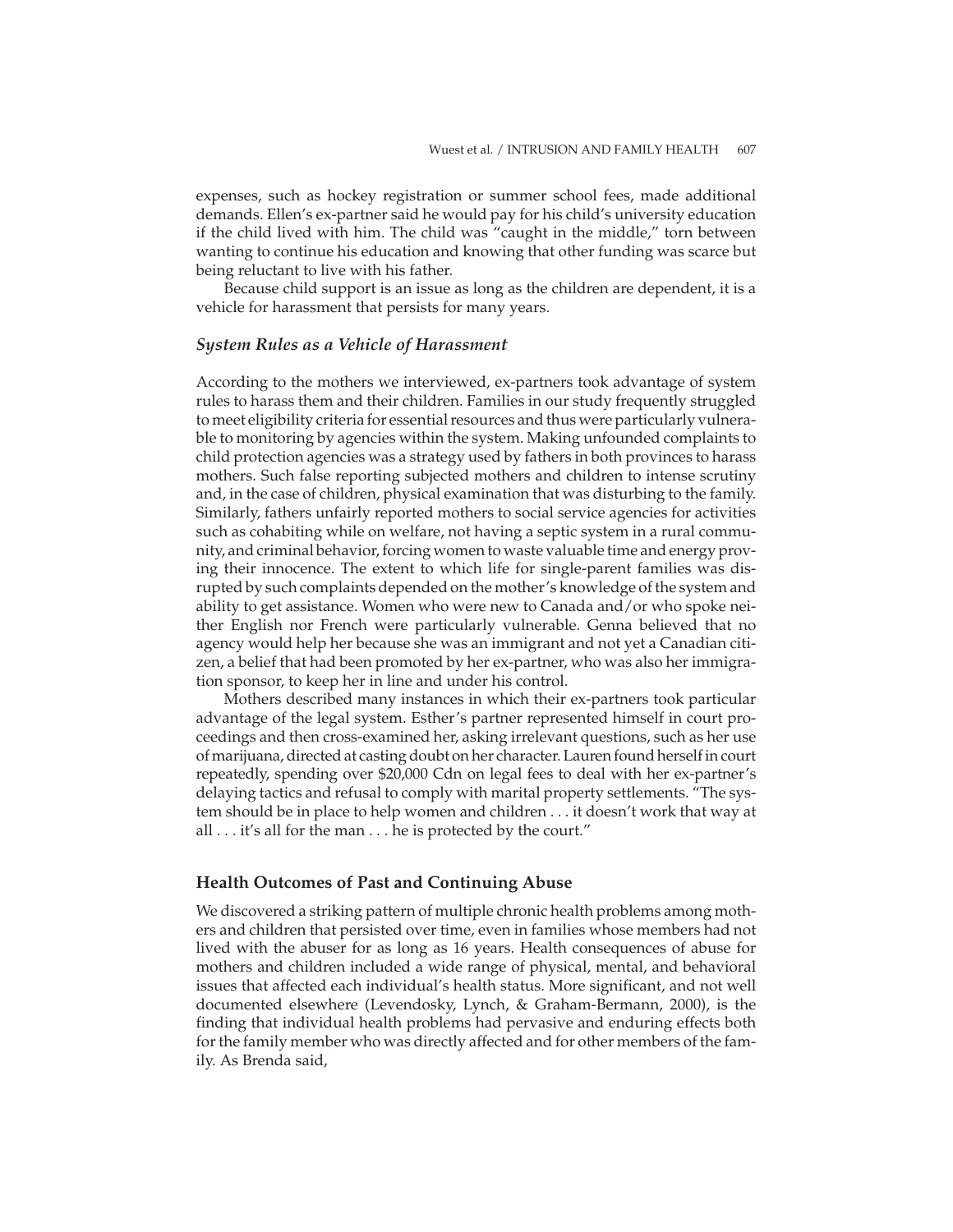And having this irritable bowel thing is much bigger than I initially thought it would be 'cause it literally has in some sense taken charge of my life. I can't go anywhere unless I know there's a bathroom. I had a really bad day a couple of days ago and I said to the kids, "It's just an irritable bowel day, guys" and they knew that meant that we weren't going to be doing much of anything.

Health outcomes for mothers stemmed from injuries from physical violence, neglect through psychological and/or economic abuse, and aggravation of previously existing conditions. Children's health issues arose from witnessing abuse of their mothers, being physically or sexually abused themselves by the abuser, and/ or living in less than optimal environments. As one mother stated, "Mentally, I can see the stress on them" (Barbara).

Most women in the study spoke of eroded self-esteem, which left them frequently feeling undeserving. Rina said, "I think in my head, I don't have the right to be happy." Lack of confidence made it difficult for women to make decisions to gain control of their family situations. Opal said, "I really doubted everything that came into my head even if I saw something that I thought was not right, I would just go back and doubt myself." Such fragility increased the woman's susceptibility to other sources of intrusion, such as continuing abuse, and to systemic revictimization.

Mothers also reported a wide range of physical problems, including headaches, nervous habits, seizures, gastrointestinal disorders, hypertension, hypothyroidism, back injuries, deafness, asthma, dental problems, fibromyalgia, alcoholism, addiction to drugs, hepatitis C, and liver problems. Mental health problems were even more insidious. Most women in the study spoke of stress, anxiety, fear, depression, and associated weight loss or gain, panic attacks, sleep disturbances, and/or fatigue. "My nerves were shot, I wasn't eating, I wasn't sleeping" (Maggie). Symptoms were more intense when harassment from the ex-partner was ongoing or when they were engaged in negotiations about custody, access, or child support. Some women spoke of having psychiatric disorders, such as depression and bipolar disease, for many years, conditions that worsened under continued harassment. Donna, whose chronic depression began as postpartum depression, said, "My main problem is depression. Medication helps to keep me on course, but if I get too stressed out, I get more depressed. I just feel listless. I want to stay home with the kids all the time."

A confounding factor that influenced how health problems affected family health promotion was access to medications necessary for individual family members to function. Families receiving social assistance had drug coverage, but most others could not afford coverage, and employers rarely offered this benefit. The cost of Nadia's antidepressants and her son's medications for attention deficit disorder cost over \$100 Cdn a month. "That's coming out of food money and I can't afford it." Without access to these medications, some individual health conditions were less controlled or worsened, making it difficult for those members to contribute to the family effort. Others observed that medications were too readily prescribed and made conditions worse. Patricia, who decided to stop taking antidepressants, said, "I think more clearly off them."

Depending on the severity of their health problems and those of their children, some women were unable to work outside the home, others had limitations that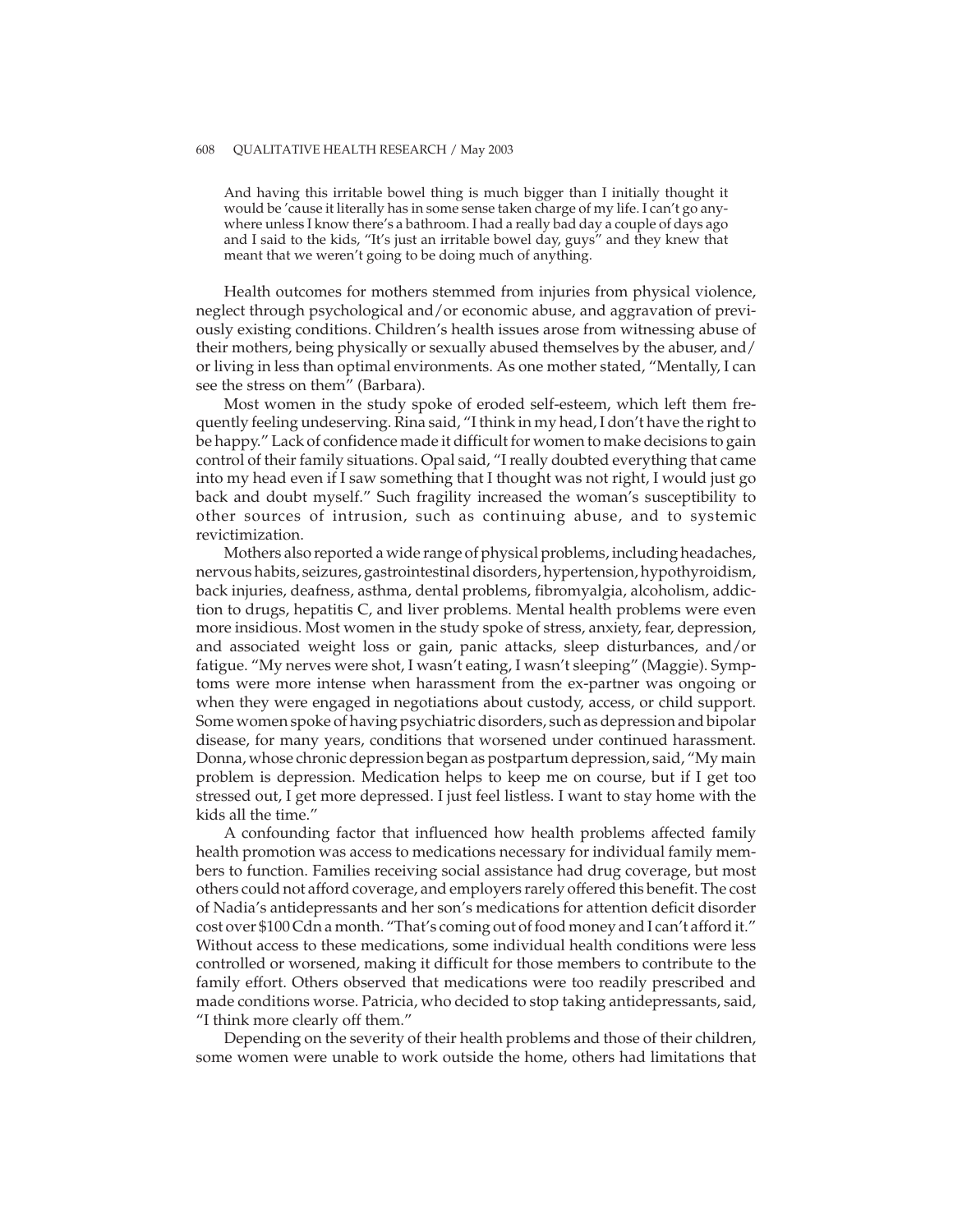restricted the type of job they could do, and still others learned patterns of functioning that allowed them to deal with symptoms and work outside the home. Similarly, Browne, Salomon, and Bassuk (1999) found that very poor, ethnically diverse women in the northeastern United States who had been abused within the previous 12 months had significantly higher rates of emotional distress, hospitalization, and alcohol or drug problems, which negatively affected their capacity to maintain lowincome, entry-level work. In our study, work limitations restricted the ways in which families were able to acquire necessities, such as housing, food, clothing, and transportation.

Health outcomes of abuse also influenced relationships among family members and the family's interactions with others. Brenda said she was "in a black hole." Cathy recalled, "I was kind of . . . not negligent, but too depressed to do much for the kids." For mothers, the demands of living with chronic physical health problems were equally problematic, in that they often resulted in fatigue; compromised ability to perform even simple activities of daily living, such as preparing meals; and, ultimately, the need to rely on children to do more of the household tasks than they would have liked. Children's responses to abuse often compounded the stress experienced by their families. One family's experience in dealing with their preschooler's response to sexual abuse by her father illustrates the chaos in everyday life that often resulted. The preschooler was violent and slept poorly, thus disrupting life for her mother and 12-year-old brother.

There were times when he [son] got maybe two or three hours' sleep, me too. For months I was sleep deprived, I couldn't eat, I'd lost so much weight I looked like a skeleton. All of us didn't look healthy and my son was doing horribly in school. (Opal)

Children in our study families were reported to have an assortment of health problems, including asthma, anxiety, ear infections, attention deficit disorder, hyperactivity, conduct disorders, stomach problems, bed wetting, and suicide attempts. Mothers also observed a wide range of behavior problems. "She will push, she will shove, she will hit, she will yell, and she will scream, and her behavior seriously impacts on our family" (Brenda). Rina's daughter, who had witnessed extremely severe physical abuse of her mother, remained extraordinarily fearful of her mother's being alone with any man, crying and screaming, "He will hurt you" several years after leaving.

Children who had been sexually or physically abused by their mothers' partners were seen by their mothers to experience more severe health outcomes. In addition, related behavioral problems sometimes affected the family's ability to manage other chronic health problems because children were too distressed to cooperate with treatment. Mothers expressed differing levels of concern about children's witnessing abusive behavior. Mothers who had left their abusive partners when children were very young often thought that children did not remember the abuse and were stunned to discover they were aware of many details of the violence. Faith's 5-year-old daughter saw a television public service announcement on woman abuse and observed, "Daddy treated you like that. You would cry and I would cry." Parents can severely underestimate their children's exposure to domestic violence (Edelson, 1999).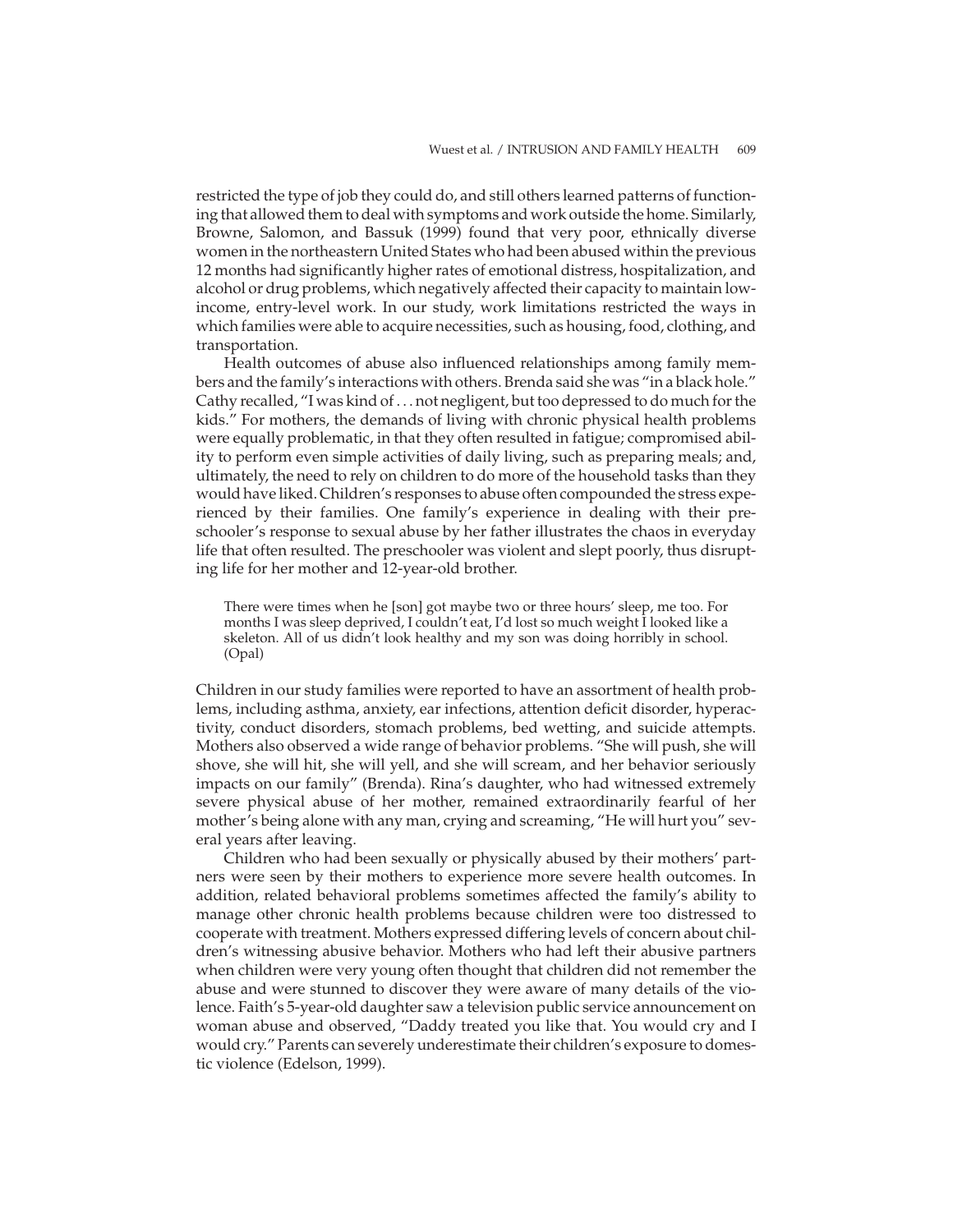Many mothers and some children interpreted children's behavior in light of the family abuse experience. Donna linked her 10-year-old son's testing behavior to past experiences:

I think it scares him that he might be a bit like daddy . . . and Ithink he's a bit afraid of his own anger. But part of it was to see how far he could push me... like anger interests him, like Daddy was angry enough to go beyond the bounds.

Although families had good reason to be concerned, given the evidence that witnessing abuse has long-lasting effects on children (Berman, 2000; Edelson, 1999; Jaffe, Wolfe, & Wilson, 1990), viewing children's actions through this lens was intrusive, in that actions that concerned mothers were sometimes attributed to the abuse experience rather than to normal child development. Some adolescent sons were disturbed and frightened about their own potential for becoming abusers. Although Chris said that he was committed to fighting it with "every ounce of my being," he spoke at length about his tendency to overanalyze his behavior toward female peers and his struggle to just relax and trust himself in developing relationships with girlfriends.

Some mothers felt that they should have been able to protect their children, and this feeling was sometimes reinforced by family members who were critical of them and their ability to parent. When mothers had more than one partner and the children had witnessed their mothers' abuse by a man who was not the children's father, mothers were particularly concerned that they might have been negligent. These children often stood up for their mothers and were caught in the middle, sometimes being abused themselves (Ivy). Mothers blamed themselves when such children exhibited serious problems, such as attempting suicide. Sullivan, Juras, Bybee, Nguyen, and Allen (2000) found that children whose mothers were abused by their fathers or stepfathers had lower self-competency than those whose mothers were abused by non-father figures, suggesting that the relationship of the child to the abuser might be significant. Mothers' feelings of self-blame intensified when family members questioned why they failed to act sooner to protect the child.

#### **Costs of Seeking and Receiving Help**

Most families in our study required assistance from publicly funded or nonprofit agencies at some point to survive. The need for such assistance was not confined to the period immediately after leaving but, rather, was episodic, occurred over many years, and was often associated with increased intrusion from other sources, such as health problems, harassment, or financial problems. Although families recognized their need for such assistance, they also spoke about help coming with a "price":

The single parent family is treated as an anomaly that should not exist. They monitor you and people cannot be healthy under those conditions . . . if you're worried that your neighbor is going to call child protection. If you're living in a rentcontrolled apartment and your brother moves in with you and you're under stress every day that someone is going to find out and you'll lose it. That level of fear and anxiety only eat away at you. (Brenda)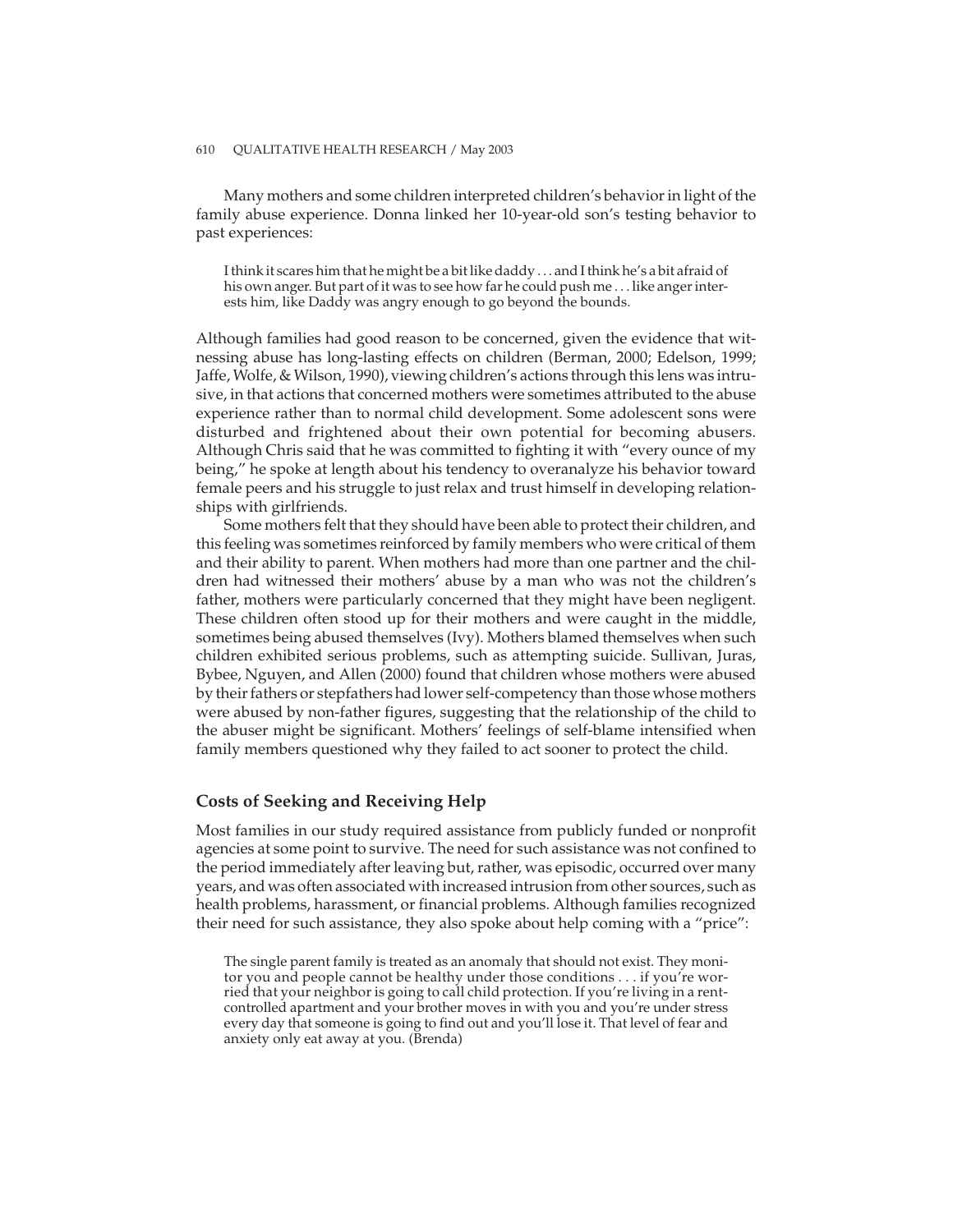The costs of seeking help were particularly troublesome for these families because the conditions that were placed on offers of help challenged the independence and control they were so fiercely trying to achieve. Some of the costs of getting help isolated, manipulated, or degraded family members; others were simply additional demands on already overburdened families. It is notable that families who were able to access needed services through a single agency, such as a second-stage housing, reported fewer "costs" (Maggie). Specific costs of seeking help stemmed from the need to qualify for services, "conditions" put forth by those who provided help, and incongruence between family needs and available services.

# *Qualifying for Help*

Women's fledgling sense of capacity and credibility, which had been targeted during their abusive relationships, was often undermined by the process of proving their eligibility for available help. Women had to retell their stories to be considered for each service. "I have to go out there and expose my private pain every damn day" (Karen). Moreover, having revealed their situations, families were often judged by others. Cathy, whose rent consumed two thirds of her income, was embarrassed and insulted after seeking assistance from a food bank in desperation. "They made me feel unwelcome." When she completed the budget form, the woman said, "I don't know why you can't afford food on this." Esther said, "We have to go and humble ourselves and beg them." To access services such as legal help for custody, social assistance, or subsidized child care, the amount of documentation required was daunting. In studies of women leaving abusive relationships, this process of "measuring up" and its consequent revictimization has been well described (Lempert, 1996; Newman, 1993; Wuest & Merritt-Gray, 1999). What our study reveals is how pervasive and intrusive such disempowerment is over many years. "You're always reminded that you are less, that you are a burden" (Ellen).

When families sought help and their circumstances were not interpreted by helpers to match the eligibility criteria for available assistance, family members who were desperately trying to change their situations felt demoralized. Believing that help was available for victims of child abuse, Jeff called the police from a neighbor's house to report abuse he was receiving from his mother's partner.

I thought this was a major step, this was a major, major step. And the cops pretty much said, "Sorry buddy, you're on your own." They told me they wouldn't intervene in parents disciplining their children.

Mothers encountered similar problems when seeking early intervention for children who had witnessed serious fights between parents. April said,

My son was so angry when we moved here. He punched his hand through the window. I said, "That's it." And we were told he wasn't troubled enough to receive counseling. He didn't qualify.

## *Conditions of Receiving Help*

Both explicit and implicit conditions were placed on offers of help from formal agencies, family, and friends. An implicit condition of accepting help from both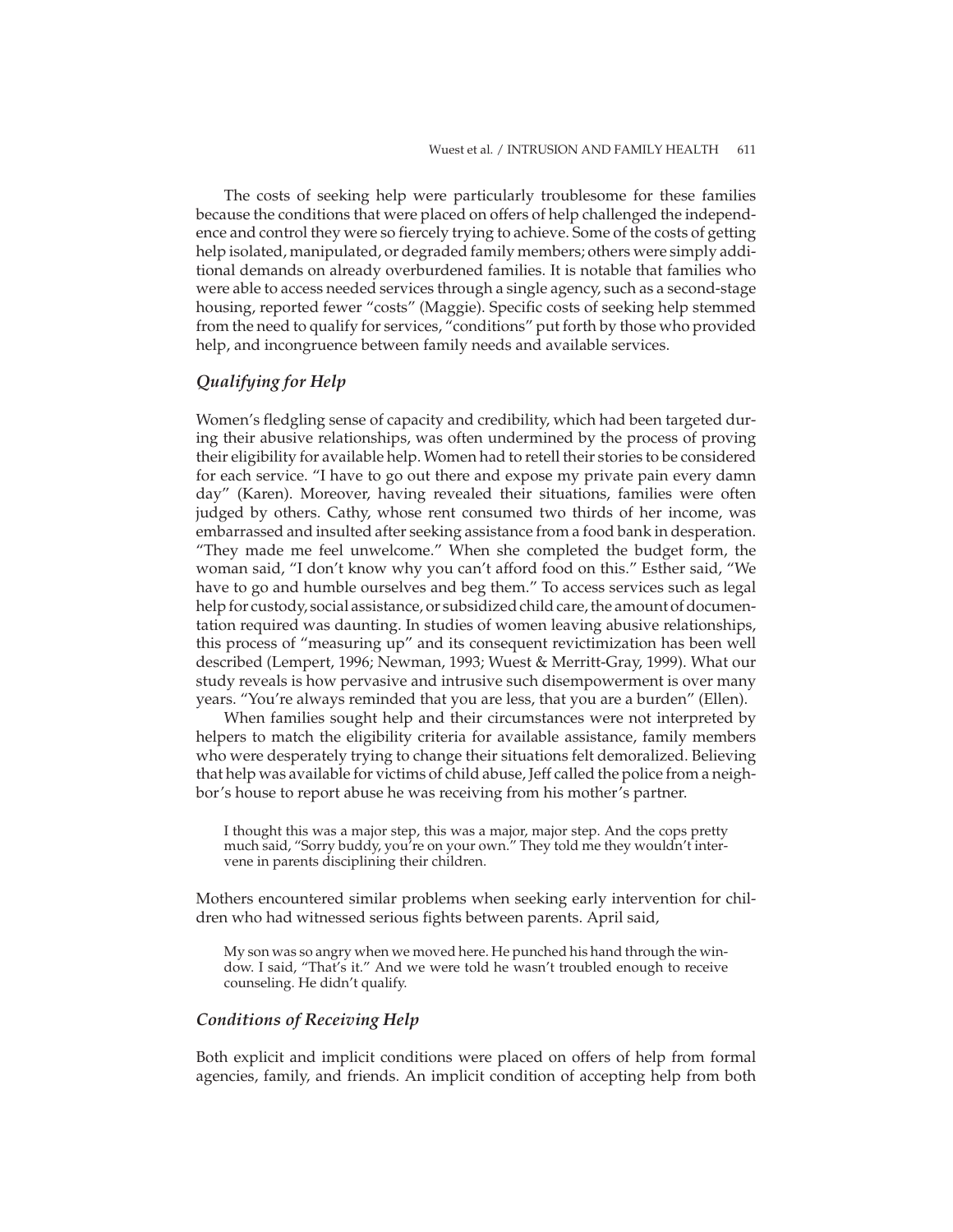formal and informal sources was that families were somehow deficient if they needed help and should, therefore, follow the directions or advice of those providing help.

All those different people in here telling me . . . trying to help me with my parenting. And they were all really nice people, they all had good ideas but it was like, "Why don't you read this book, and this book?" I could have read... like I've got so many books! I was always afraid of offending. (Amy)

Similarly, family members and friends often expected women to follow their advice regarding parenting, life goals, and day-to-day living. Even when women wanted help and helpers seemed to be doing their best not to be intrusive, women felt trapped into accepting much-needed help. Chronic depression resulted in Gail and her young son's moving in with relatives so that her son would be cared for when she was "not well." Commenting on her lack of choice, Gail said, "It's difficult being a single parent. I have to rely on them to take care of him."

Another implicit condition perceived by the mothers was that having received help, they had relinquished their rights. Rina, who sought help to leave after being severely injured, was advised to place her children in temporary care of a child protection agency until she found a way to provide for them on her own. Having done so, she then had to prove that she was a fit mother each time she wanted them to visit. "They had to call for criminal records, check where I lived, check my fridge, check the people I hang around with." Speaking of her feeling that she could not complain about how a day care worker had treated her child, Ellen said, "There's that general unspoken sense that if your child is subsidized, you don't have the same rights as other parents." Many family members interpreted women's need for help as a weakness and as an indication of their inability to cope. "I am now trying to convince everybody that I can do it . . . my parents have a vision of me, that there is something wrong, something in need of fixing" (Brenda). Many mothers felt that accepting help from their families implied an obligation to include them in their lives in more ways than the women preferred. "She [grandmother] takes liberties" (Jean). Another woman felt that to gain control over her life she would "have to run away in the middle of the night" (Holly). Friends were perceived to have similar expectations. Karen explained that a male acquaintance had passed on information about a job and, in return, expected a relationship with her. The finding that accepting support from friends and kin comes with costs is consistent with Amato's (2000) review of the literature on parental adjustment following divorce, in which receiving aid was found to increase mothers' distress, particularly when accompanied by expectations or advice.

Some conditions associated with providing help were quite explicit. Families that received social assistance, lived in subsidized housing, or had been involved with child protection agencies were subject to unscheduled visits. "With no warning whatsoever, they can just walk in and do what they want, because I am part of the system" (Jean). Some families were also explicit in their conditions. One grandmother required Faith to cook and do dishes every night as payment for providing housing and childcare. The consequence was that Faith was spending almost no time with her daughter because the child was in bed by the time Faith had finished meeting her mother's expectations.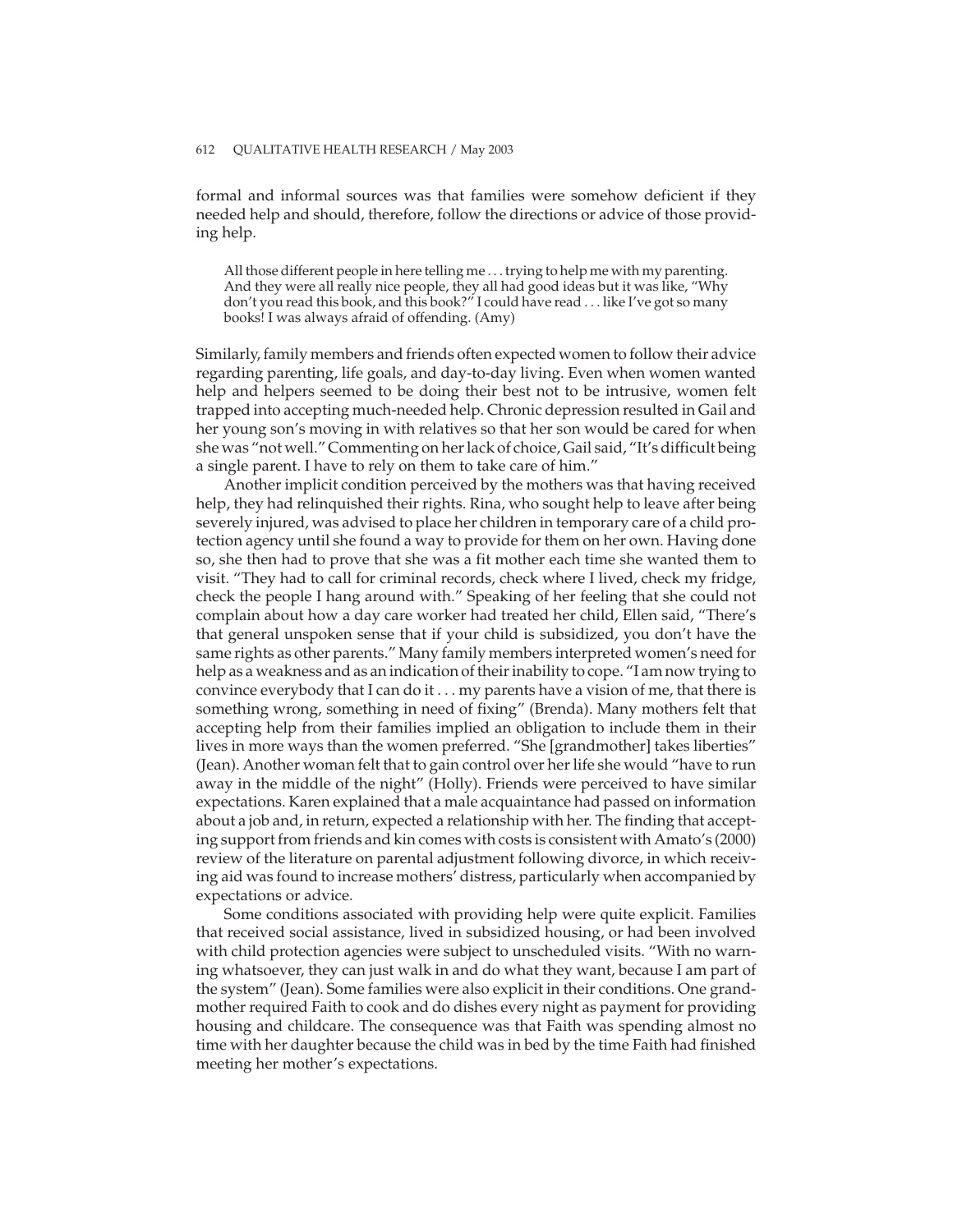# *Services Incongruent With Family Needs*

A third cost of seeking help was lack of congruency between services and family needs. A fundamental gap that many families noted was difficulty getting information about available services. Because there was no single access point for help, mothers spent inordinate amounts of time and energy being shuffled from one person to another, often over the telephone. "You're browbeaten to begin with and then you're getting this colossal runaround" (Karen). When service providers were rude, cold, or obstructive, women were reluctant to persist in seeking help.

Frequently, the rules regarding services or resources restricted families' choices. Karen, who lived in a rural region, was required to return to work by her social worker. Social assistance refused to pay her mother to care for her child, yet the only available local day care was judged unsafe by Karen. Esther, who experienced chronic pain from serious dental problems, explained, "They won't cover root canals . . . All they say is get them removed, and once the teeth are removed, they don't cover a plate. They say, 'Well you should have had them taken care of.' " With no teeth, Esther was particularly concerned that her appearance would greatly restrict her job prospects in the future. She went on to explain that her ex-partner had refused to let her have her teeth fixed, saying that it was an excuse for her to have a relationship with the male dentist, "With him [ex-partner], I wasn't getting my teeth fixed, I was having sex with my dentist."

Another way that services failed to match family needs was by jeopardizing family safety. A central issue raised by mothers who were trying to conceal their locations was the public availability of legal documents.

I came here for my safety ...I couldn't predict what he was going to do next . . . all I knew was he really wanted to kill me. I had to do a support order on him for the kids so I had to put my address on there. My brother says that there are two of his [expartner's] family who now know where I'm at. (Inez)

Families spoke of police failure to respond to 911 calls in a timely way, refusals to respond to restraining orders issued by family court, and unwillingness to consider history of abusive behavior when granting visitation. Despite his history of repeatedly stabbing and hitting Rina, her ex-partner, who also had a criminal record, was granted supervised access. Rina was dismayed to learn that her daughter, impressed by her father's status in organized crime, told her friends, "I'm protected, my father's a 'big' guy."

Finally, women perceived gender bias in the system to which they turned for help. Some believed they were victimized by a system that gives primacy to the needs of men. "Women do not get listened to on an equal basis" (Kali). This bias was reflected in such outcomes as failure to make support orders retroactive and failure to enforce orders regarding marital property disposition. Opal spoke about the police's and the justice system's not responding to her complaints about sexual abuse of her daughter after leaving by her ex-partner: "I had the naive belief that justice would prevail but he [ex-partner professional] looked so much better than I [single mother in low-cost housing] did." Women also pointed out societal assumptions, such as "single mothers are lazy" (Brenda) or "single mothers are poor workers who want special privileges" (Ellen). Women said that they tried so hard to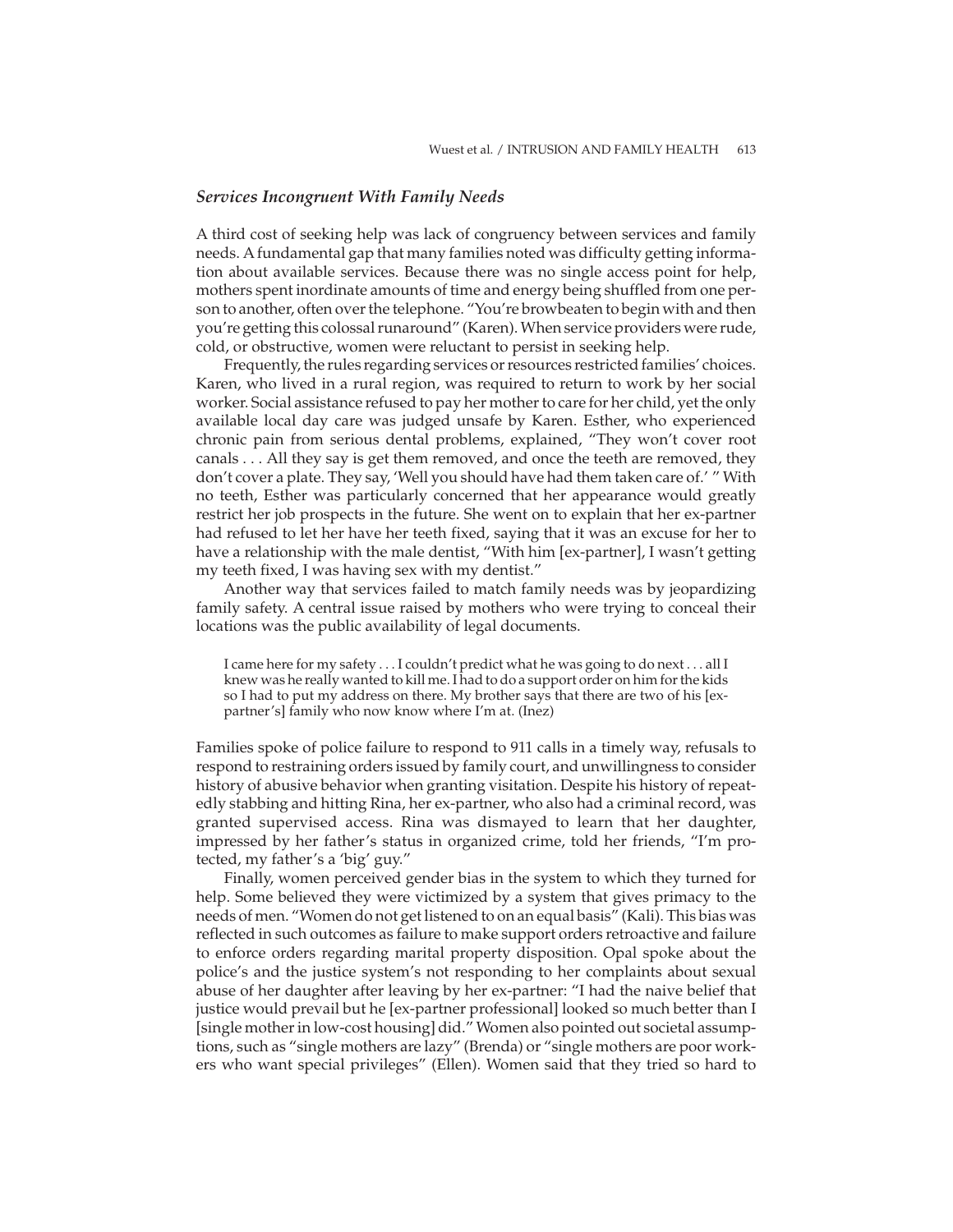dispel those myths that they sometimes made themselves sick and, consequently, jeopardized the children.

# **Undesirable Changes to Patterns of Living Consequent to Leaving**

Intrusion from undesirable changes to patterns of living was linked to financial losses, lost job opportunities, relocation, loss of material goods, social isolation, and single parenting.

#### *Financial Losses*

The extent to which a family's standard of living declined after leaving depended in part on their previous standard of living. Paradoxically, women who had received social assistance while living with their partners often experienced an improved standard of living after leaving because they gained control of the family income. In contrast, families in which mothers were either employed or were homemakers who started receiving social assistance after leaving experienced a marked decrease in the family's standard of living that sometimes confused children and jeopardized individual health.

They were used to going to the store and just buy whatever you wanted. Now, sometimes I have to go to the food bank, and I don't drink as much milk or things like that because I'm saving it for the kids . . . I see it as taking it away from the kids. (Barbara)

Arecent review of research on the economic consequences of divorce supported the poor financial outcomes of leaving evident in our data. Consistently lower standards of living have been documented for single mothers, particularly those who have custody of children, compared with either married women or divorced men (Amato, 2000). Demoralized by the family's limited means, Cass eventually gave up the ritual of family meals. She lacked the resources to buy enough food to make meals and found this reality too emotionally painful to face each day. Financial constraints also limited women's and children's participation in recreational and social activities. Oran, a young teen, spoke of how things were different for him after leaving:

He [father] had a really good job. I did do a lot more things there. To take martial arts here, I had to take a bus there and a cab back, and it was forty dollars a month, and I was really worried about it so that's half the reason why I quit.

Other older children found that their baby-sitting money or income from part-time jobs was one way to finance extra activities or to buy things that they needed. "When I know there is something coming up, I save my money" (Matt). Others used their money to help the family. "She would go baby-sit, he would do papers but whatever little money they would have they would buy us treats because mom couldn't do it. Like it was 'Here mom, it's our treat' " (Jess).

Relative poverty, as opposed to absolute poverty, is more than deprivation of resources needed to meet needs for physical health; it also includes deprivation of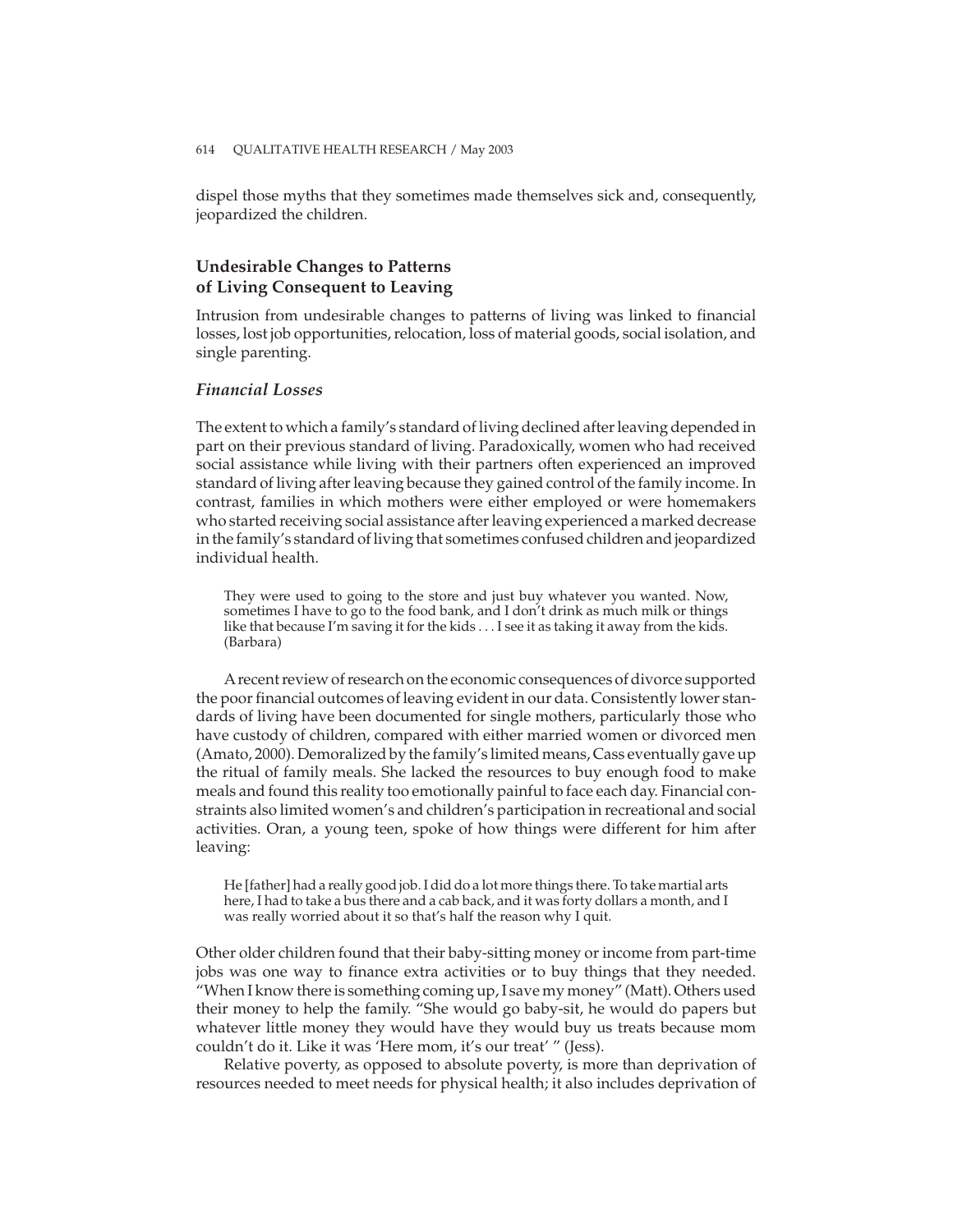resources needed to participate in society and achieve social well-being (Williamson & Reutter, 1999). Most families in our study experienced relative poverty that affected their physical, psychological, and social well-being. As children reached young adulthood and began to use their income to participate in society or buy things for themselves while still living at home, family conflict readily arose if children failed to contribute to rent and food costs (Cass).

Another financial change that many women experienced was loss of credit. Some ex-partners defaulted on mortgages or car payments that remained in both names although ex-partners maintained possession of the goods. Others deliberately ran up bills on mutual credit cards or utilities. Consequently, women who felt they were making progress toward self-sufficiency and sought credit cards, car loans, mortgages, or insurance discovered years later that they were ineligible due to their poor credit ratings.

When fleeing or concealing their locations from their ex-partners, some women failed to pay bills or let their creditors know their new locations. "I had to quit and run and probably ruined my credit forever because I had to leave things. I couldn't pay my last month's rent because I had to use that to fly [purchase airline tickets] here" (Opal). Others encountered difficulty getting their share of marital property, often the result of their financial inability to obtain legal assistance.

## *Employment Patterns*

Employment patterns were also disrupted by leaving. Women who moved away had to give up their jobs and child care arrangements. As some women had worked in family businesses, leaving resulted in immediate job loss. Having worked for her husband for 9 years, Lauren found her job possibilities severely limited because she had no references for this extensive period. For women whose children had health or behavioral problems associated with the abuse, working outside the home was problematic, and some chose to stay home until their children's situation stabilized. Many women chose part-time or short-contract positions, which provided more flexibility but left them without the stable income needed for major purchases of vehicles or homes. Few ongoing positions or new minimum wage jobs that women reentering the workforce commonly obtained offered benefits such as health insurance or pensions, leading Donna to quip about her lack of financial security, "I will need to work forever." These findings are supported by Browne et al. (1999), who noted that

low-wage entry-level work can be transformed into work that produces true economic independence only when workers are able to invest enough time in the workplace to secure promotions or to move progressively to new and higher-paying jobs. (p. 420)

The difficulty of achieving financial security without job training was exemplified by one mother, who at first engaged in the sex trade rather than being reduced to minimum wage income, a decision that perpetuated her drug dependency. Women in our study who did not need to relocate, who already had advanced education or marketable job skills, or who had family support often were more able to maintain or acquire stable work situations but still had difficulty negotiating other sources of intrusion that interfered with career development.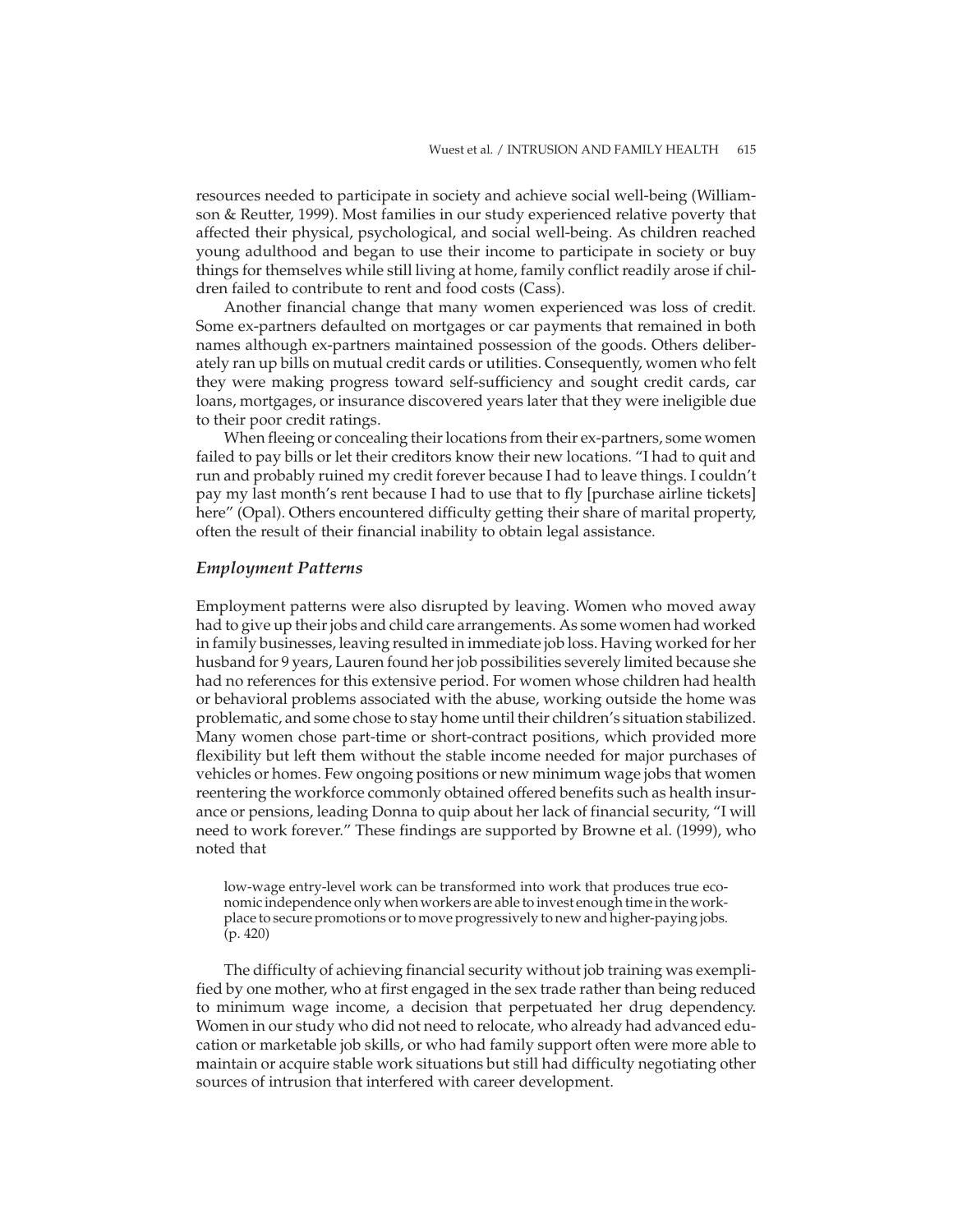# *Relocation*

With a few exceptions, study families relocated, often several times, after leaving. For women whose incomes were very limited and/or who were under pressure to relocate quickly due to safety threats, finding suitable housing was particularly problematic. Children of women who fled initially to shelters were frequently unhappy about living in the shelter, particularly if they were old enough to fear stigmatization by friends.

They're out of their home environment, bad as it is. They are traumatized by being moved from their home—just that factor alone and then being thrust into an environment where you have a whole lot of women and kids [shelter]—they are all emotionally affected somehow. (Lauren)

Often, families found themselves in poorly maintained public or private housing in neighborhoods that were quite different from those they had left. Eleanor, a school-aged child, said, "It's kind of a slum around us. It is very slummy and it is so small." Mothers shared these concerns about poor housing quality, often acknowledging their fears about safety in what they perceived as poorer neighborhoods with higher rates of crime and undesirable behavior, such as drug use, yet acknowledged that they could do little to improve their circumstance in the short run. Furthermore, relocation almost always resulted in children's having to change schools. How children adjusted to new schools often had a powerful influence on decisions about where to live.

They've switched schools four times this year. They were in school in their hometown, then when we went to the shelter for 3 weeks they went to school in that small town. Then they went to a large school here in this city, and now are in a second school here. They could not handle the large school. My son was failing and my daughter could not deal with . . . it was just too big a school. I knew I had to move them. . . . So the pressure was on me. I could have stayed at Second Stage for a year and you get a lot of support and help there but because the kids were having such a problem adjusting, we decided to find a place much sooner. (Barbara)

By changing schools and neighborhoods, both the children and their mothers lost their homes, their friends, and their community connections. Children were also often bewildered by losing their backyards and their access to safe places to play (Donna). Amato (2000) similarly found that moving and changing schools are negative life events for children of divorcing parents. Relocation clearly had a destabilizing effect on these families, often forcing them to endure less optimal environments, and the risks inherent in these, for prolonged periods.

# *Loss of Material Goods*

The extent of material losses associated with leaving an abusive partner was associated with how unexpectedly a woman left and how much the ex-partner interfered with reclaiming possessions. Many women in our study initially left most of their and their children's belongings behind. Families who were forced to relocate to different provinces lost almost everything. Many women indicated that their ex-partners were generally unwilling to let women retrieve their belongings.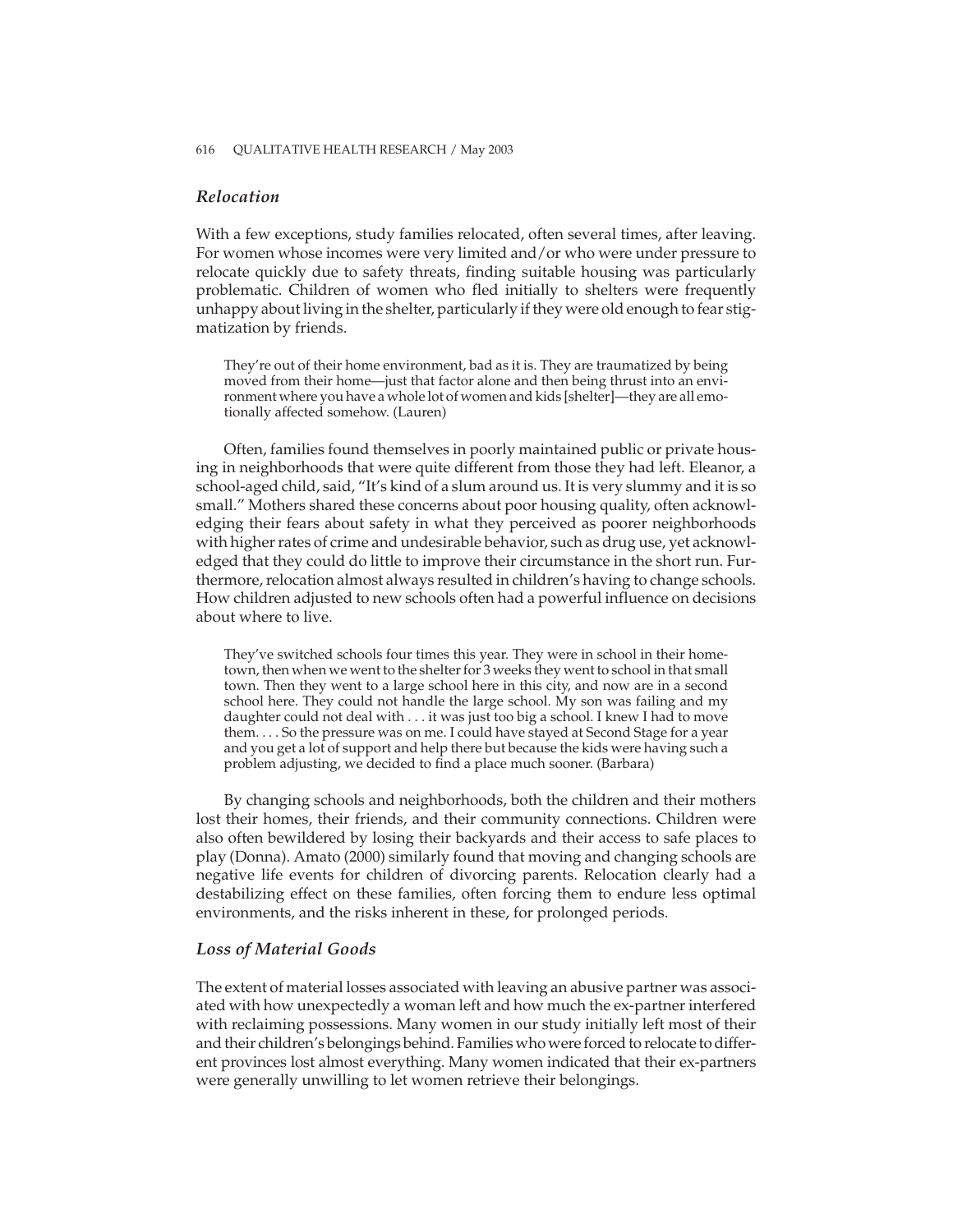We keep losing all the time. I don't care about all that stuff. If he can't be man enough to say, "Hey, here's your things." Even the girls. We bought them mountain bikes for passing last year for school, and he said "You're not getting them." (Hope)

Belongings that families did manage to get back were often damaged deliberately by ex-partners. Families in which mothers made several attempts to leave before finally succeeding experienced repeated losses of their belonging, each event creating hardship and worry for mothers, who were forced to focus on how they would recoup "the basics" needed to survive. On restricted incomes, loss of material goods resulted in families' having to make difficult choices about what was "essential" to replace and what to do without, leaving little money for extras. Women observed that lack of resources to purchase usual adult things such as haircuts, makeup, and clothing was particularly alienating. With no improvements in her poor financial situation over many years, Cass spoke of the constant deprivation she felt and how this contributed to a sense of worthlessness and loss of self.

I do things such as I'll go and buy a bag of chocolate chip cookies and I won't give the kids any. I'm storing them away because I feel mean. I feel as if I don't have anything for me.

## *Social Isolation*

A central loss for most families was the loss of relationships. "When I left him, I left all my family and friends, the people I was really connected with, I had to leave them all behind," said Nadia, who had to relocate, but even families who stayed in the same cities or rural communities became disconnected. "You've broken the family code. You violated the code of silence that kept the household functioning under its previous parameters . . . so you're completely isolated." (Kali). For some mothers, loneliness persisted over many years. Holly, who lived in a rural area, said, "I worry about being alone, there are times when I have felt suicidal because of those feelings. Sometimes I think there is something wrong with me. I don't seem lovable to anyone."

Such isolation was reinforced when families lacked financial resources to pay for registration fees, child care, or transportation necessary to participate in community activities. Isolation was sometimes intensified by the health consequences of abuse. Opal's preschool daughter, who had been sexually abused by her father, would talk about the abuse publicly with little warning. Uncertain about how to deal with everyone's embarrassment, Opal found herself just staying home with her daughter. "We didn't go out much. She [preschooler] would say things in the cab about her dad . . . it was so uncomfortable, so I would just stay here."

## *Single Parenting*

Learning to be a single parent is another obstacle that mothers faced after leaving. Gail said, "We have to take the place of two parents . . . even though I live with my brother, I can't just say, hey, you, come help me, like I could in my marriage, have another person to help me." Women struggled with juggling work and child care, often taking vacation days to care for sick children, with the consequence that they had little time to care for themselves. These findings are supported by Levendosky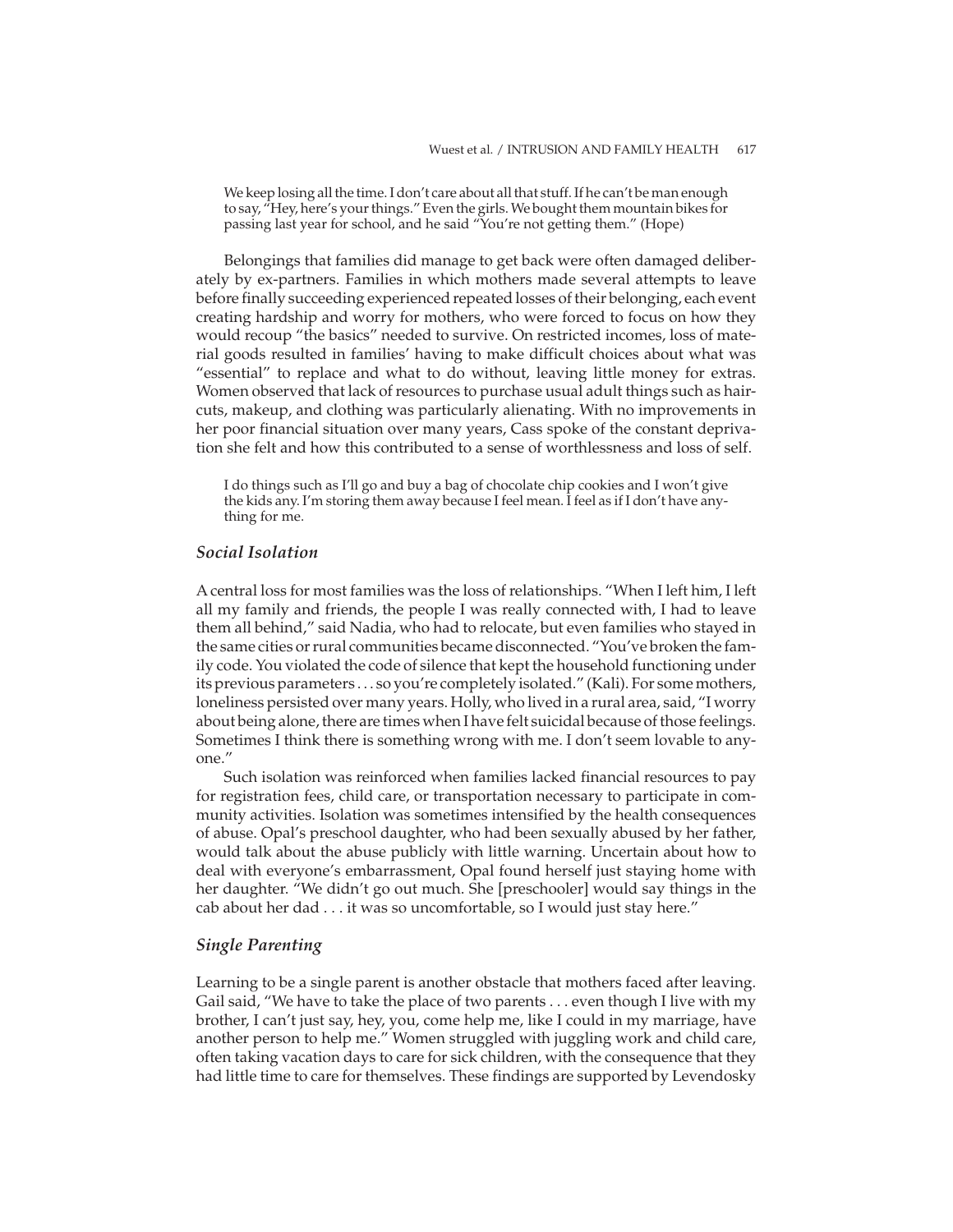et al. (2000), who found spending time away from children while engaged in paid labor and lack of energy at the end of the day made it difficult for women who had left abusive partners to parent effectively on their own. Lauren, who was struggling with an adolescent son who had threatened suicide, said, "You just wish you had someone to whom you could say, deal with him." For some women, these demands were overwhelming. Patricia said, "I'm the one who is responsible, I feel I can't do all of this myself."

In our study, the demands of single parenting resulted in many women's relying heavily on older children to take on functional roles within the family that might otherwise have been assumed by a partner. Similarly, recognizing stress and fatigue in their mothers, children often voluntarily tried to help out. Teamwork and emotional closeness have been identified as critical qualities of single parent families that allow them to effectively meet essential needs (Ford-Gilboe, 2000). Furthermore, although mothers clearly needed help, they often worried about what was reasonable to expect from children and were concerned about not overstepping the "boundaries" of traditional parent-child relationships. However, increased responsibility given to children in single-parent families has been linked to higher levels of autonomy, self-esteem, and personal aspirations (Barber & Eccles, 1992). Although single-parent families in general face similar dilemmas, in our study families, intrusion from the many challenges of single parenting occurred in the context of heightened vulnerability from past abuse, which was then intensified by the many other layers of intrusion in their lives.

### **IMPLICATIONS**

Our detailed examination of *intrusion* will assist policy makers and service providers in appreciating the complexity and scope of the central challenges to health promotion efforts faced by single-parent families after leaving abusive partners/ fathers. Our findings enhance understanding of the wide-reaching effects of woman abuse over time by clearly demonstrating that such abuse influences not just individual women or children but the single-parent family long after separation from the abuser. The research to date has identified that the effects of woman abuse are long lasting for women and children, that abused women are frequently revictimized by helping systems, and that women's safety is most in jeopardy after leaving. As well, Amato's (2000) review of the divorce research in the 1990s shows that the well-being of children and adults who are custodial parents is negatively affected by solo parenting, continuing discord with the former partner, reduced emotional support, and economic hardship. Rather than identifying isolated factors, our findings provide a holistic perspective of the magnitude, complexity, and interaction among multiple forms of intrusion over time. The strength of using a grounded theory approach in the present study is that the interplay among these various forms of intrusion (i.e., continuing abuse, health outcomes of woman abuse, costs of help, and diminished patterns of daily living), which have not been well captured previously, became visible. Although any one of these types of intrusion can raise problems for families after leaving, the breadth and scope of this interference in everyday family life that results from the interaction among these factors is daunting. Moreover, the unpredictable, yet pervasive and enduring, nature of this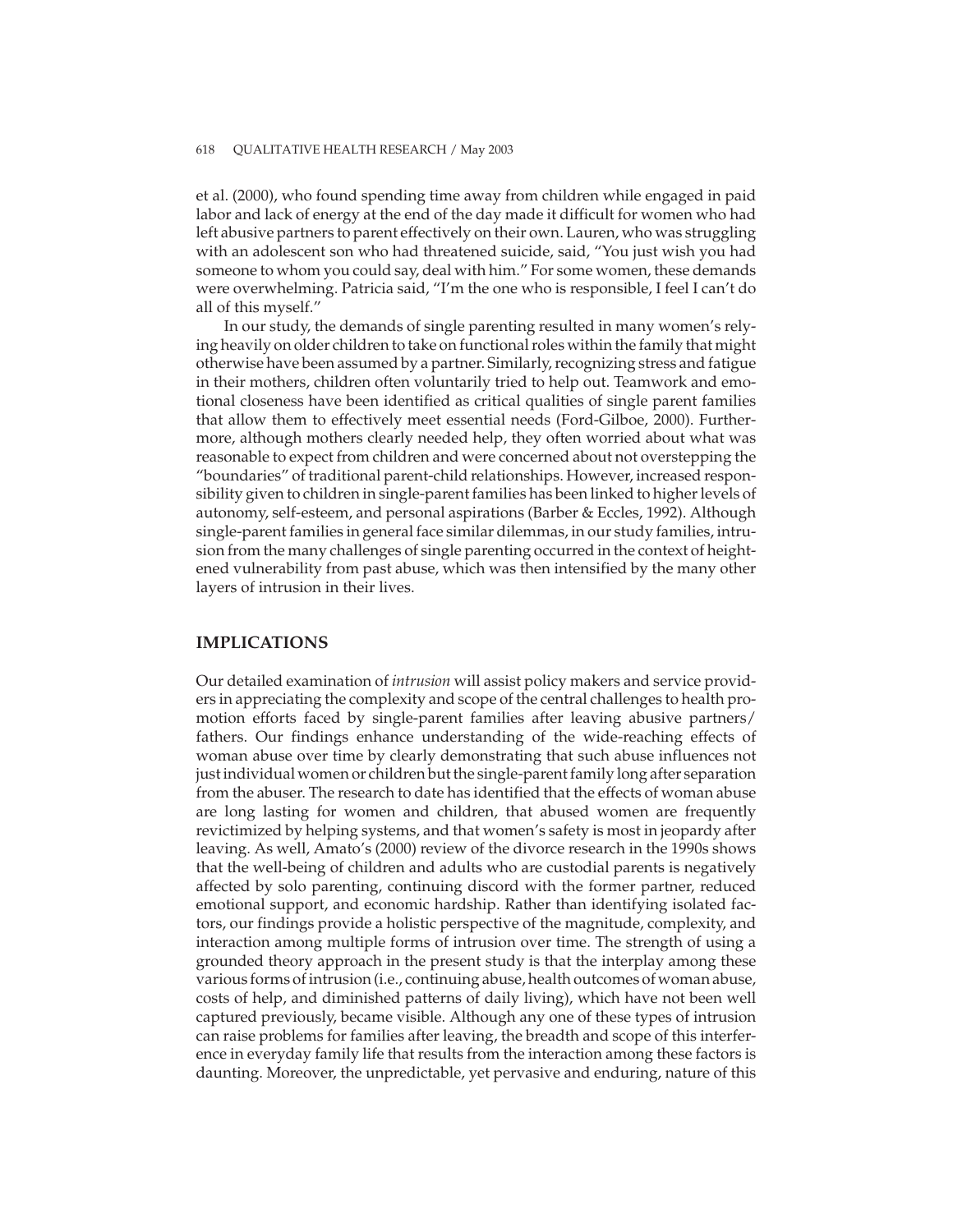intrusion further intensifies the obstacles that families face in promoting their health.

Our findings also add to our understanding of health promotion in singleparent families. Health promotion has been a strong focus of health initiatives in Canada since the Lalonde report (1974). In the policy arena, the emphasis on personal responsibility for health has gradually shifted to emphasize health as socially determined (Federal, Provincial, and Territorial Advisory Committee on Population Health, 1994; Hamilton & Bhatti, 1996; WHO, 1986). Despite this change, however, much of the health promotion literature continues to emphasize individual health behavior change in specific populations. Our finding, that *intrusion* is the basic social problem for mother-headed single-parent families that have left abusive partners, offers evidence that barriers to health promotion in this population cannot effectively be addressed only by individual or family efforts to change lifestyle. Rather, public policies that enable the continuation of multiple forms of intrusion require change. Although it is well understood that individual social determinants, such as poverty (Williamson & Reutter, 1999), have negative consequences for health, less attention has been paid to how multiple determinants, such as income, housing, childcare, unsafe environments, and employment, work together to interfere with family health promotion efforts. Our findings begin to uncover this interaction and suggest that to be most constructive, intersectoral collaboration is required to inform the development of both policies and associated support services for single mothers and their children who have left abusive partners/fathers. When such policies or services are developed in isolation from one another, intrusion is more likely to be intensified.

In all policy development and implementation, it is critical that players ask themselves, "How can we help to limit intrusion and enhance family capacity to deal with intrusion?" and "In what ways are we contributing to intrusion and how can we limit that?" Our findings highlight the paucity of timely, accurate, clear information for families about programs, services, and rights. Moreover, many families that received services experienced loss of control as a cost of seeking help from the system that was inconsistent with their desire to gain control and independence. Kickbusch (1994) said that for families to increase control over and improve their health as recommended by WHO (1986) in the Ottawa Charter, health and social policy must begin to reflect changing family structures such as single-parent families. However, increasing globalization has, in fact, reduced government commitment to health and social programs for diverse groups. In reality, women and families led by them have been disproportionately affected by the erosion of social and health services (Brodie, 1996; Evans, 1998; Swift & Birmingham, 2000). Our findings about *intrusion* highlight the need for a long-term view of what is required to produce a sustainable society with concurrent investment in both policies and programs that foster optimal growth and development, particularly for women and children, who are most vulnerable. In our second study, we are currently engaged in participatory research that might provide direction for policy change to better support the needs of single mothers and children who are attempting to move on in the aftermath of abuse.

Finally, grounded theory as a research method is sometimes criticized for having a deficit focus by seeking to identify a central problem. This is particularly salient for those who view health promotion from the perspective of building on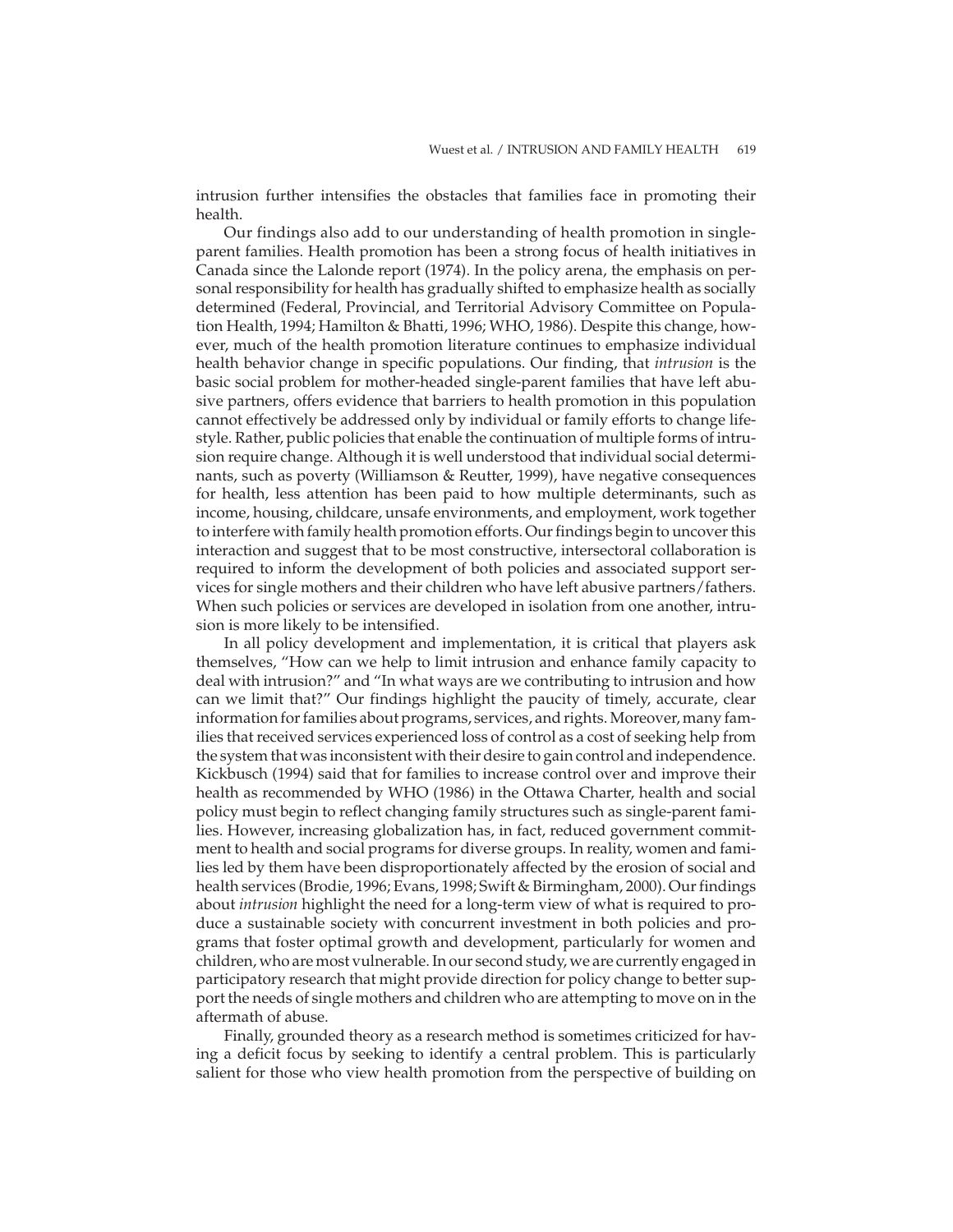assets rather than fixing problems (Ford-Gilboe, 2002; Hartrick, 1997). However, the basic social process identified in grounded theory research demonstrates how the population being studied has dealt with the identified central problem, thus revealing strengths and capacities. Although discussion of this social process is beyond the intended scope of this paper, we submit that understanding the problem of intrusion is fundamental for health providers to shift from a deficit view of singleparent families who have left abusive partners toward considering both the context and everyday reality of their lives. With a more complete understanding of *intrusion*, health providers can help families to regain control of their lives, support grassroots efforts to enhance capacity, and begin to address structural and system constraints to health in a more constructive way.

# **NOTE**

1. Pseudonyms have been used to protect the anonymity of participants.

## **REFERENCES**

- Amato, P. (2000). The consequences of divorce for adults and children. *Journal of Marriage and the Family*, *62*, 1269-1287.
- Barber, A., & Eccles, J. (1992). Long-term influence of divorce and single parenting on adolescent familyand work-related values, behaviors and aspirations. *Psychological Bulletin*, *111*, 108-126.
- Berman, H. (1999). Health in the aftermath of violence: A critical narrative study of children of war and children of battered women. *Canadian Journal of Nursing Research*, *31*(3), 89-109.
- Berman, H. (2000). The relevance of narrative research with children who witness war and children who witness woman abuse. *Journal of Aggression, Maltreatment and Trauma*, *3*(1), 107-125.
- Brodie, J. (1996). Canadian women, changing state forms, and public policy. In J. Brodie (Ed.), *Women and Canadian public policy* (pp. 1-30). Toronto, Canada: Harcourt Brace.
- Browne, A., Salomon, A., & Bassuk, S. (1999). The impact of recent partner violence on poor women's capacity to maintain work. *Violence Against Women*, *5*(4), 393-426.
- Edelson, J. (1999). Children's witnessing of adult domestic violence.*Journal of Interpersonal Violence*, *14*(8), 839-870.
- Ellis, D. (1992). Woman abuse among separated and divorced women: The relevance of social support. In E. Viano (Ed.), *Intimate violence: Interdisciplinary perspectives* (pp. 177-189). Washington, DC: Hemisphere.
- Eriksson, M., & Hester, M. (2001). Violent men as good-enough fathers? *Violence Against Women*, *7*(7), 779- 798.
- Evans, P. (1998). Gender, poverty, and women's caring. In C. Baines, P. Evans, & S. Neysmith (Eds.), *Women's caring: Feminist perspectives on social welfare* (pp. 47-69). Toronto, Canada: Oxford University Press.
- Federal, Provincial, and Territorial Advisory Committee on Population Health. (1994). *Strategies for population health: Investing in the health of Canadians* [Paper presented at the meeting of the Ministers of Health, Halifax, Nova Scotia, September 14-15, 1994]. Ottawa, Canada: Minister of Supply and Services Canada.
- Fleury, R., Sullivan, C., & Bybee, D. (2000). When ending the relationship does not end the violence. *Violence Against Women*, *6*(12), 1363-1383.
- Ford-Gilboe, M. (2000). Dispelling myths and creating opportunity: A comparison of the strengths of single-parent and two-parent families. *Advances in Nursing Science*, *23*(1), 41-58.
- Ford-Gilboe, M. (2002). Developing knowledge about family health promotion by testing the Developmental Model of Health and Nursing. *Journal of Family Nursing*, *8*(2), 140-156.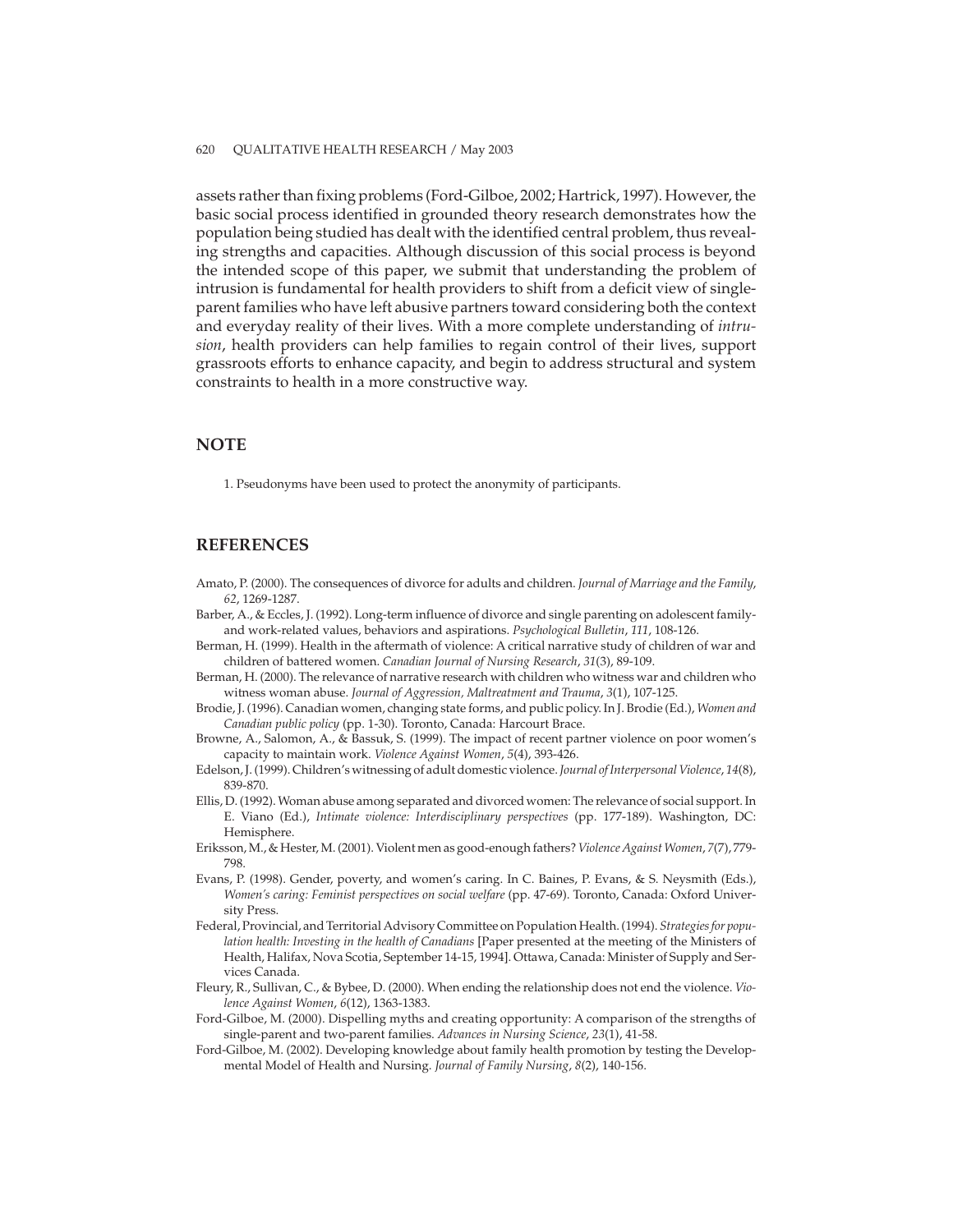- Ford-Gilboe, M., & Campbell, J. (1996). The mother-headed single-parent family: A feminist critique of the nursing literature. *Nursing Outlook*, *44*(4), 173-183.
- Ganley, A., & Schecter, S. (1996).*Domestic violence: Anational curriculum for children's protective services*. San Francisco: Family Violence Prevention Fund.
- Geffner, R., & Pagelow, M. D. (1990). Mediation and child custody issues in abusive relationships. *Behavioral Sciences and the Law*, *8*, 151-159.
- Glaser, B. (1978). *Theoretical sensitivity*. Mill Valley, CA: Sociology Press.
- Glaser, B. (1992). *Basics of grounded theory analysis*. Mill Valley, CA: Sociology Press.
- Glaser, B., & Strauss, A. (1967). *The discovery of grounded theory*. Chicago: Aldine.
- Government of Canada. (1998). *For the sake of the children: Report of the special joint committee on child custody and access*. Ottawa, Canada: Public Works and Government Services Canada.
- Hamilton, N., & Bhatti, T. (1996). *Population health promotion: An integrated model of population health and health promotion*. Ottawa, Canada: Health Promotion Development Division, Health Canada.
- Hartrick, G. (1997). Beyond a service model of care: Health promotion and the enhancement of family capacity. *Journal of Family Nursing*, *3*(1), 57-70.
- Jaffe, P. G., Wolfe, D. A., & Wilson, S. K. (1990). *Children of battered women*. Newbury Park, CA: Sage.
- Kickbusch, I. (1994). Principles and strategies of interventions. *Innovation: The European Journal of Social Sciences*, *7*(1), 83-89.
- Kurz, D. (1996). Separation, divorce, and woman abuse. *Violence Against Women*, *2*(1), 63-81.
- Lalonde, M. (1974). *A new perspective on the health of Canadians*. Ottawa, Canada: Information Canada.
- Lempert, L. (1996). Women's strategies for survival: Developing agency in abusive relationships. *Journal of Family Violence*, *11*, 269-289.
- Levendosky, A., Lynch, S., & Graham-Bermann, S. (2000). Mothers' perceptions of the impact of woman abuse on their parenting. *Violence Against Women*, *6*(3), 247-271.
- McMurray, A. (1997). Violence against ex-wives: Anger and advocacy. *Health Care for Women International*, *18*, 543-556.
- Mosher, J. (1998). Caught in tangled webs of care: Women abused in intimate relationships. In C. Baines, P. Evans, & S. Neysmith (Eds.),*Women's caring: Feminist perspectives on social welfare*(2nd ed., pp. 139- 159). Toronto, Canada: Oxford University Press.
- Newman, K. (1993). Giving up: Shelter experiences of battered women. *Public Health Nursing*, *10*(2), 108- 113.
- Nordborg, G. (1997). Om juridikens kön [The gender of law]. In G. Nordborg (Ed.), *Makt & kön: Tretton bidrag till feministisk kunskap* [Gender & power: Thirteen contributions to feminist knowledge] (pp. 171-198). Stockholm, Sweden: Symposion.
- Parker, B., & Ulrich, Y. (1990). Aprotocol of safety: Research on the abuse of women. *Nursing Research*, *30*, 248-250.
- Saunders, D. (1994). Child custody decisions in families experiencing woman abuse. *Social Work*, *39*, 51- 57.
- Sev'er, A. (1997). Recent or imminent separation and violence against women. *Violence Against Women*, *3*, 566-590.
- Shalansky, C., Erickson, J., & Henderson, A. (1999). Abused women and child custody: Ongoing exposure to abusive ex-partners. *Journal of Advanced Nursing*, *29*, 416-428.
- Smart, C., & Neale, B. (1999). *Family fragments*. Cambridge, UK: Polity Press.
- Stephens, D. (1999). Battered women's views of their children. *Journal of Interpersonal Violence*, *14*(7), 731- 746.
- Sullivan, C., Juras, J., Bybee, C., Nguyen, H., & Allen, N. (2000). How children's adjustment is affected by their relationships to their mother's abusers. *Violence Against Women*, *15*(6), 587-602.
- Swift, K., & Birmingham, M. (2000). Location, location, location: Restructuring and the everyday lives of "welfare moms." In S. Neysmith (Ed), *Restructuring caring labour: Discourse, state practice, and everyday life* (pp. 93-116). Don Mills, Canada: Oxford University Press.
- Taylor, G., Barnsley, J., & Goldsmith, P. (1996). *Women and children last: Custody disputes and the family "justice" system*. Vancouver, Canada: Vancouver Custody and Access Support and Advocacy Association.
- Wainer, J., & Chesters, J. (2000). Rural mental health: Neither romanticism nor despair. *Australian Journal of Rural Health*, *8*, 141-147.
- Williamson, D., & Reutter, L. (1999). Defining and measuring poverty: Implications for the health of Canadians. *Health Promotion International*, *14*(4), 355-364.